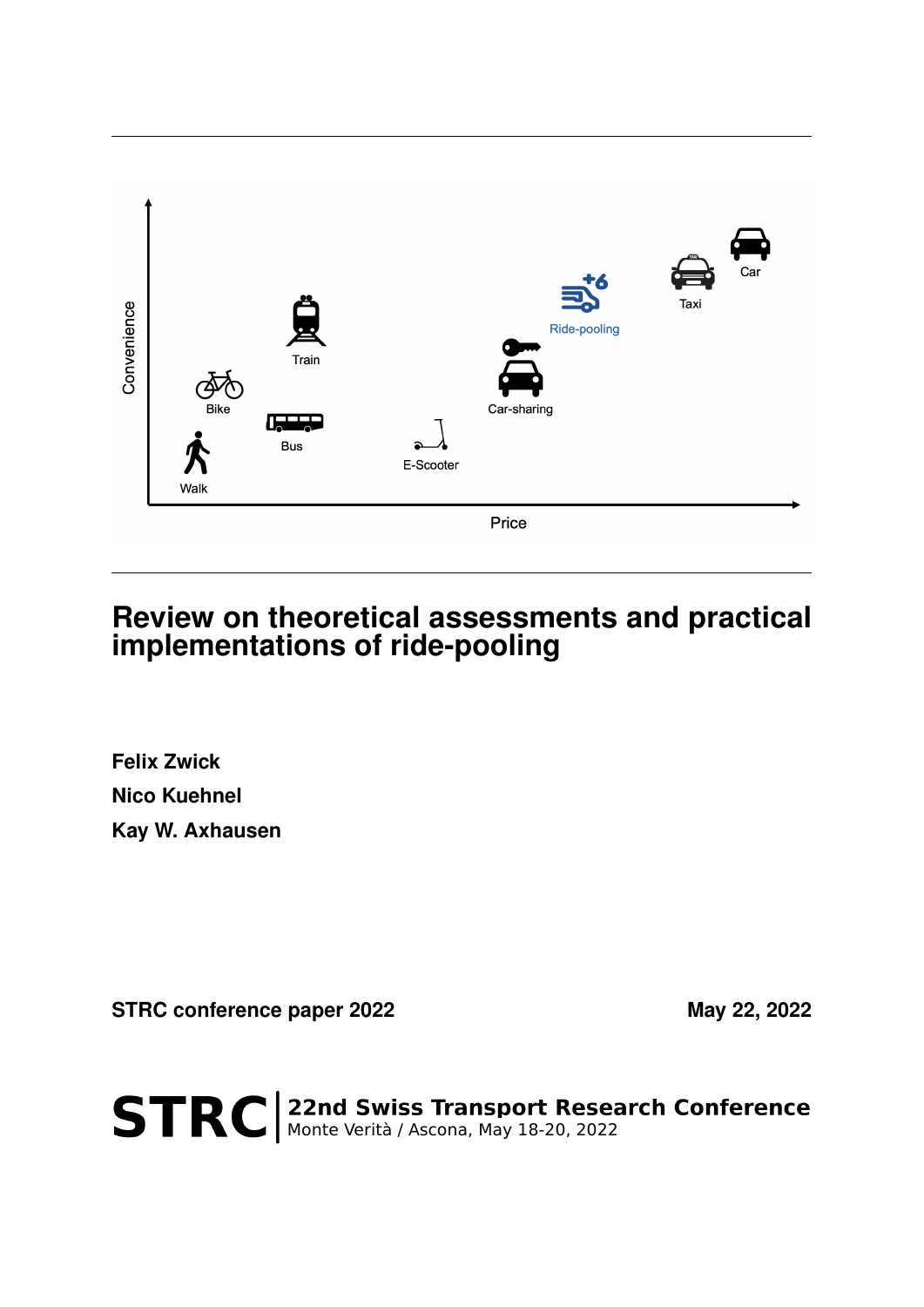# **Review on theoretical assessments and practical implementations of ride-pooling**

Felix Zwick MOIA GmbH & IVT ETH Zürich CH-8093 Zurich felix.zwick@ivt.baug.ethz.ch Nico Kuehnel MOIA GmbH

Kay W. Axhausen IVT ETH Zurich

May 22, 2022

# **Abstract**

Digitized on-demand ride-pooling services emerged world-wide in recent years. They promise to provide a comfortable mobility alternative that is more efficient than conventional private transportation. While such services have already existed for decades in non-digitized form in emerging countries, digitized ride-pooling service were recently introduced in many cities to complement the existing public transport system. At the same time, numerous research studies investigated the implications of the newly introduced services.

After an introduction into the functionality of ride-pooling and its importance for different mobility systems, we provide a comprehensive review on research about its impact on the mobility system and the potential of current and future on-demand ride-pooling services. The review includes research on simulations and mathematical models of potential future ride-pooling services and research on current studies. The role of automated vehicles is analyzed and discussed. Additionally, we provide an overview of currently existing ride-pooling services and their characteristics, which is related to the scientific findings. The findings reveal a large gap between research findings and real-world implementations as the large potential of ride-pooling systems is not yet reflected in public policies and urban mobility systems. The results suggest that automated vehicles and/or additional public policies are required to allow attractive cost structures for customers and operators of large-scale ride-pooling services.

# **Keywords**

ride-sharing, ride-splitting, public transport, new mobility, on-demand mobility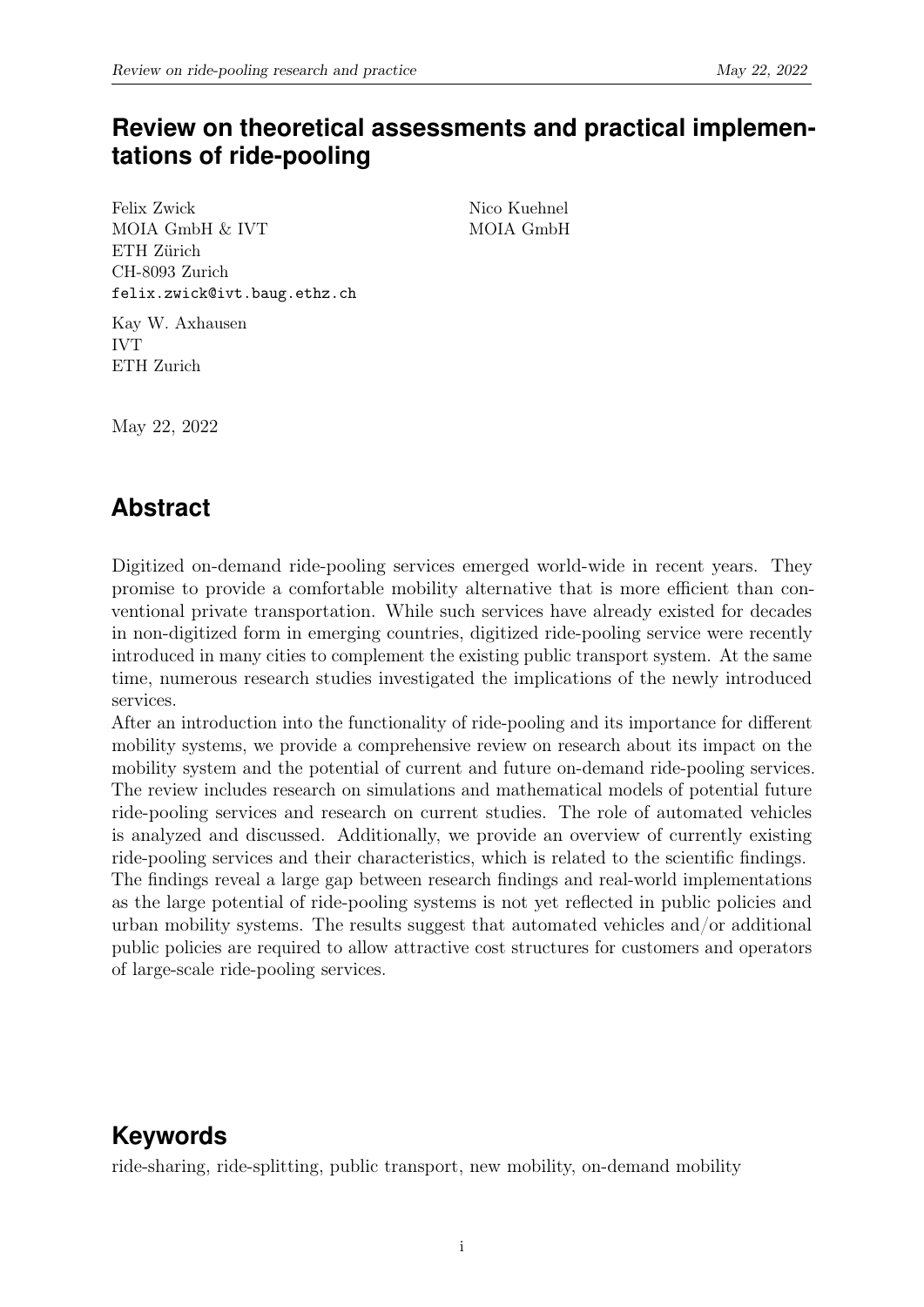## **1 Introduction**

Pooling multiple trips into one vehicle is not a new idea and is the fundamental concept of public transportation. While public transportation usually operates with large vehicles such as trains or busses, ride-pooling is here defined as a service with smaller vehicles with up to 10 seats. The service is located between public and private transportation when it comes to privacy, comfort, travel times or service quality.

Self-organized non-digitized ride-pooling systems exist in many developing countries. The systems have in common that they are mostly self-organized by one or multiple local operators. Vehicles and customers are not digitally connected but customers hail a vehicle on the street or at a central terminal. Information about departure times, delays or cancellations are not transparent and often require in-person communication.

In contrast, digitized on-demand services that emerged in the past decade are fully connected and controlled by a central operator that brings customers and drivers together. The services considered here can only be booked via smartphone application and are characterized by a central dispatching system coordinating efficient fleet operations.

### **1.1 Ride-pooling definition and classification**

Theoretically, ride-pooling is a form of the Dial-a-ride problem [\(Cordeau and Laporte,](#page-18-0) [2007\)](#page-18-0), which describes n users traveling from origin to destination within a defined transport network. The goal is to deliver all users to their destination with minimal travel costs. The external conditions (e.g., static vs. dynamic requests, pick-up time windows) define the specific problem to be solved.

The idea of ride-pooling is to bundle multiple customer requests in the same vehicle with fully flexible schedules and routes. This way, vehicle occupancy and fleet efficiency is increased compared to private transportation via car, taxi, or ride-hailing. Customers often face detours due to pooling and have to accept additional travel parties during their trip, for which they are compensated by a lower trip fare compared to taxi or ride-hailing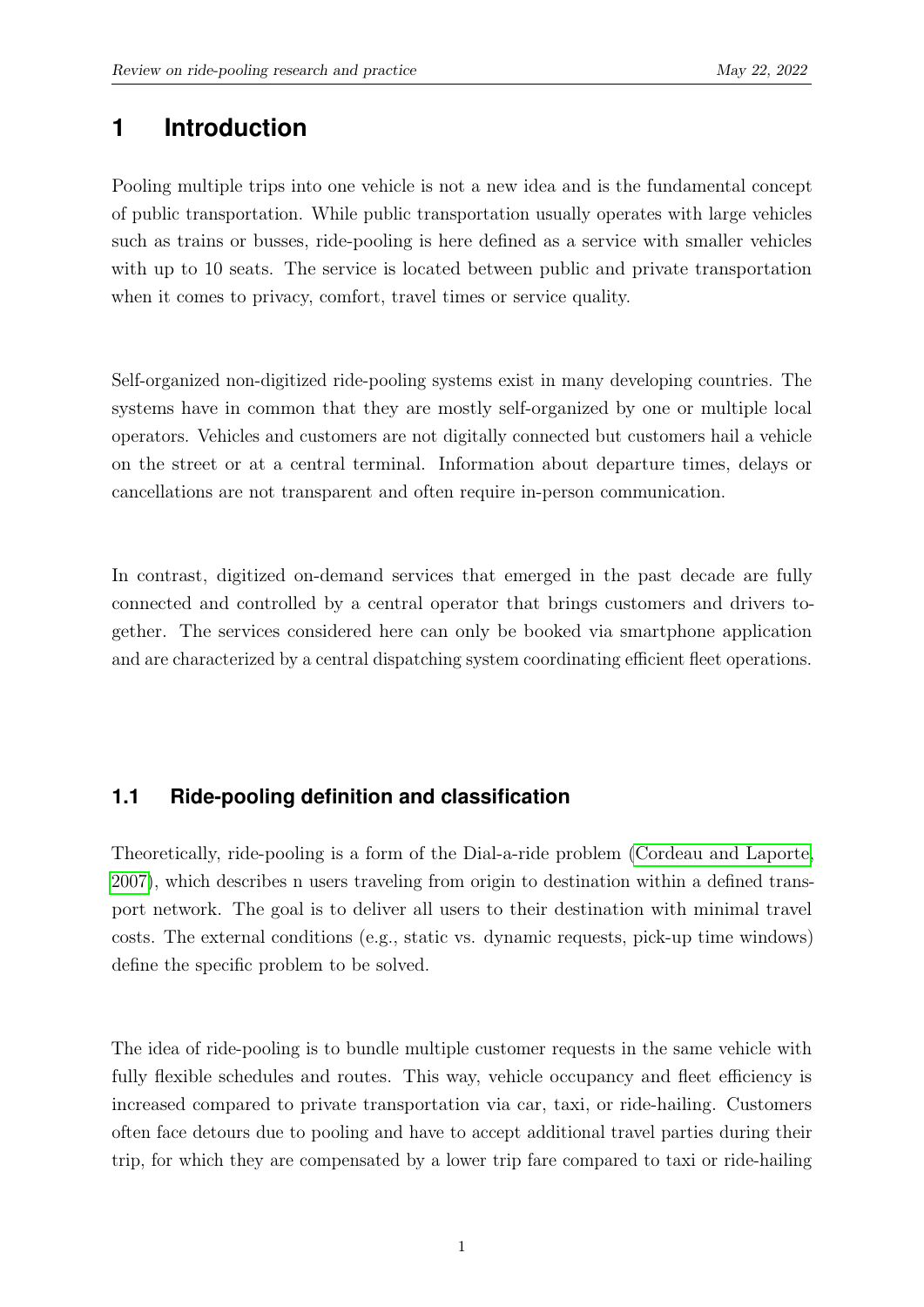services.

Figure [1](#page-3-0) shows an exemplary classification of multiple mobility modes including ridepooling in a 6-seater vehicle with regards to pricing and convenience for an average urban trip. The perception differs from person to person or city to city and highly depends on the actual trip. While walking does not cost anything, it is the least convenient transport mode if a certain maximum walkable distance is exceeded. The established public transport modes bus and train are relatively cheap and in the case of the train also perceived as comfortable. In contrast, car and taxi (or ride-hailing) are more expensive private transport modes that offer the highest convenience with door-to-door transportation. The figure shows that the recently established transport modes e-scooter, car-sharing and ride-pooling promise to fill a gap between the private and public transport modes with higher convenience than established public transportation and lower prices than established private transportation.

Figure 1: Exemplary classification of mobility modes with regards to pricing and convenience.

<span id="page-3-0"></span>

The more prominent and established on-demand service type is ride-hailing, which was offered worldwide for more than a decade by companies such as Uber, Lyft, Didi Chuxing or Ola. Research showed that despite some positive impacts, such as reduced parking requirements or service in previously underserved areas, ride-hailing causes additional vehicle kilometers traveled (VKT) and hardly strengthens public transit [\(Tirachini, 2020;](#page-22-0)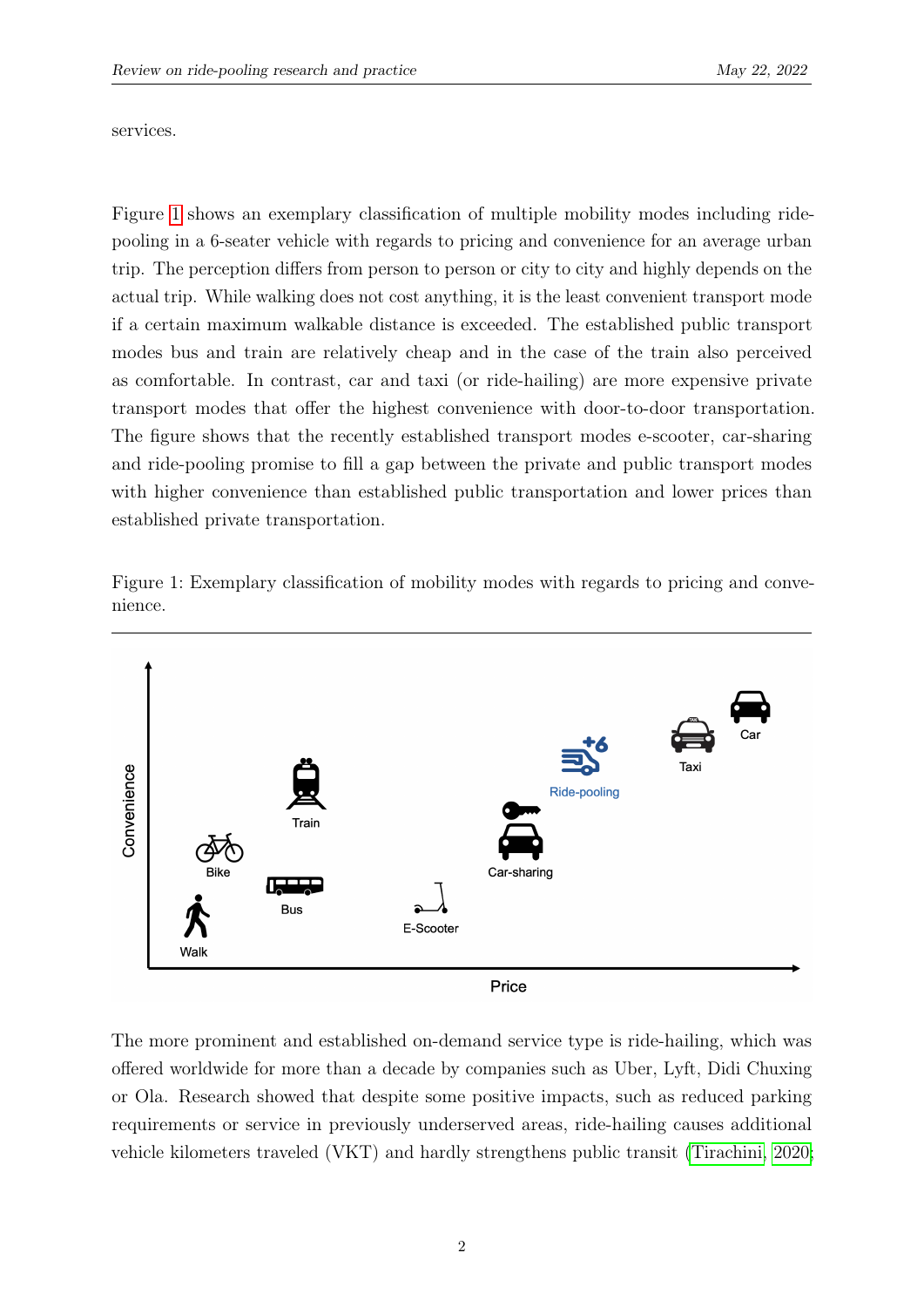[Tirachini and Gomez-Lobo, 2020;](#page-22-1) [Henao and Marshall, 2019;](#page-19-0) Cats [et al.](#page-17-0), [2022\)](#page-17-0). In order to avoid such negative impacts and to reduce the VKT, ride-pooling systems aim to transport as many customers as possible in the same vehicle at the same time. Here, we focus on studies on ride-pooling and only list ride-hailing studies if they can be generalized and add to the knowledge about ride-pooling.

#### **1.2 Ride-pooling research history and directions**

Research on ride-pooling, often also called ride-sharing, ride-splitting or shared autonomous vehicle (SAV) services, has been growing over the past years. Figure [2](#page-4-0) shows the number of documents published in the field of ride-pooling and ride-sharing. The topic caught first attention in the decade after 2000 before the numbers of publication grew exponentially in the past decade. The number of studies dealing explicitly with pooling is smaller as the term ride-sharing is often used for peer-to-peer ride-sharing or ride-hailing services.

<span id="page-4-0"></span>

Figure 2: Number of documents published per year according to a Scopus search for the keywords ride-pooling, ride-sharing, shared rides and pooled rides.

This exponential growth of research in the field of ride-pooling and ride-sharing also called for meta studies on the topic. Multiple review paper were published that summarize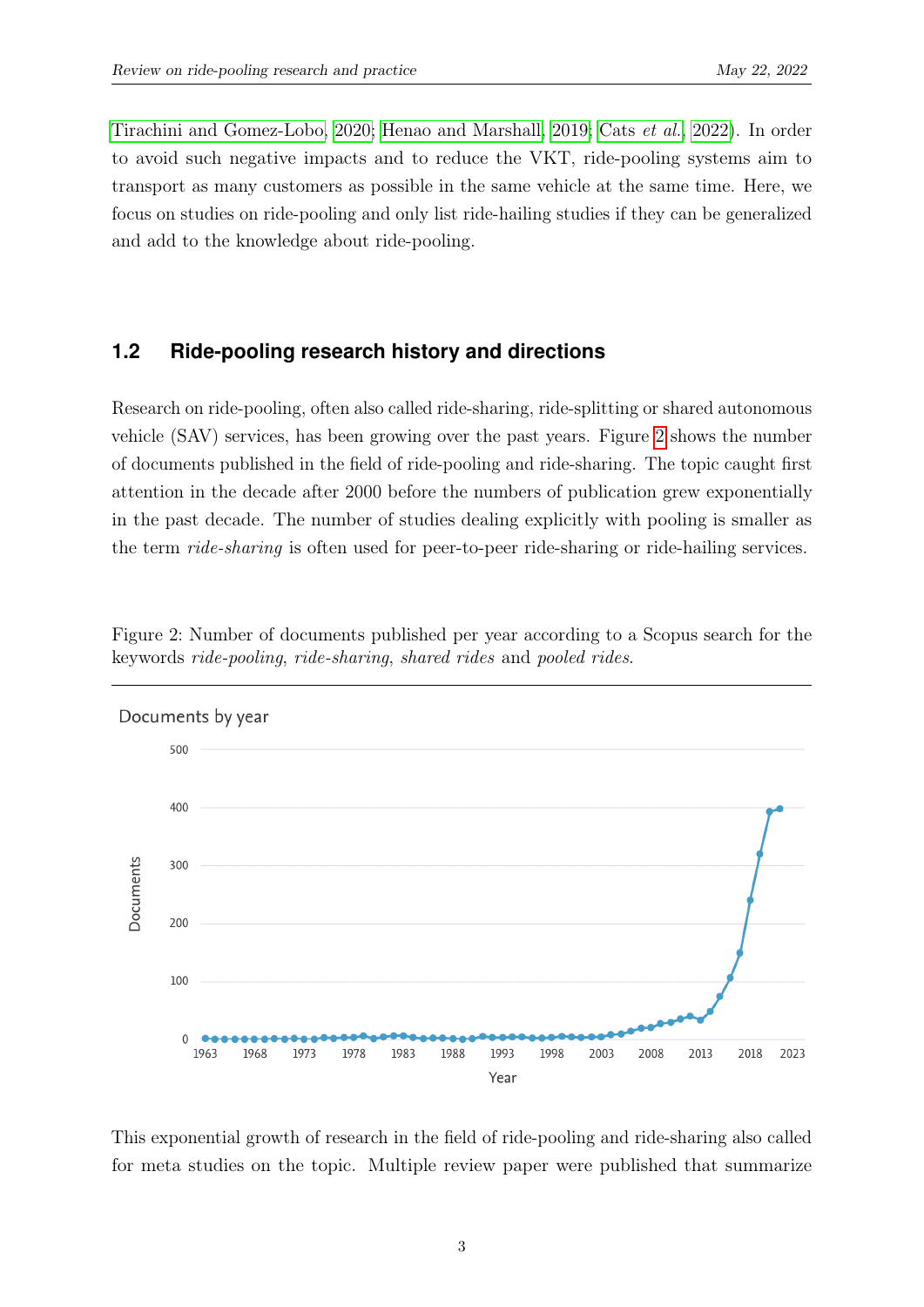research in the field of on-demand ride-pooling. The mentioned study by [Tirachini](#page-22-0) [\(2020\)](#page-22-0) for instance summarizes findings on ride-hailing and its implications for the transport system. He only touches on the relevance of shared rides. [Agatz](#page-17-1) *et al.* [\(2012\)](#page-17-1) provided a first review paper on the challenges of optimizing carpooling at a time when on-demand digital mobility services were not as prevalent as they are today. [Tafreshian](#page-22-2) et al. [\(2020\)](#page-22-2) study peer-to-peer ride-sharing that may be integrated into existing on-demand services.

[Becker and Axhausen](#page-17-2) [\(2017\)](#page-17-2) and [Gkartzonikas and Gkritza](#page-19-1) [\(2019\)](#page-19-1) reviewed studies on stated preferences of the acceptance of automated vehicles, which is a prerequisite for the introduction of automated on-demand services. [Duarte and Ratti](#page-18-1) [\(2018\)](#page-18-1) reviewed the impact of autonomous vehicles on cities and their transport systems and outline their potential negative (more VKT and pollution) and positive (higher vehicle utilization, reduced parking space) effects. On-demand mobility platforms aim to commercialize the positive effects for cities and also customers. [Mitropoulos](#page-21-0) et al. [\(2021\)](#page-21-0) reviewed existing peer-to-peer ride-sharing platforms that connect users offering and users requesting a ride. They find and discuss economic, behavioral, regulatory and technological barriers. [Narayanan](#page-21-1) et al. [\(2020\)](#page-21-1) provides a review on studies about shared autonomous vehicle (pooled and un-pooled) services that are not yet operating but promise to attract many customers in future. They structure service types, modeling methods and research directions, providing a comprehensive overview on current research and future research directions. [Pernestål and Kristoffersson](#page-21-2) [\(2019\)](#page-21-2) and Jing [et al.](#page-19-2) [\(2020\)](#page-19-2) review simulation studies on the implications of driverless vehicles that we also highlight in this study. [Shaheen and Cohen](#page-22-3) [\(2018\)](#page-22-3) reviewed ride-pooling service models and research studies in North America and found that practitioners and researchers predict higher efficiency, lower costs, and lower emissions of pooled fleets.

Figure [3](#page-6-0) shows a mindmap of ride-pooling research directions that were covered in previous studies. The map is not complete and can be extended in many directions. Ride-pooling systems can be analyzed theoretically by surveys or model-based assessments of hypothetical services. More practical insights are gained by analyzing real-world services. Again, common research methods are surveys or model-based evaluations and a combination of both.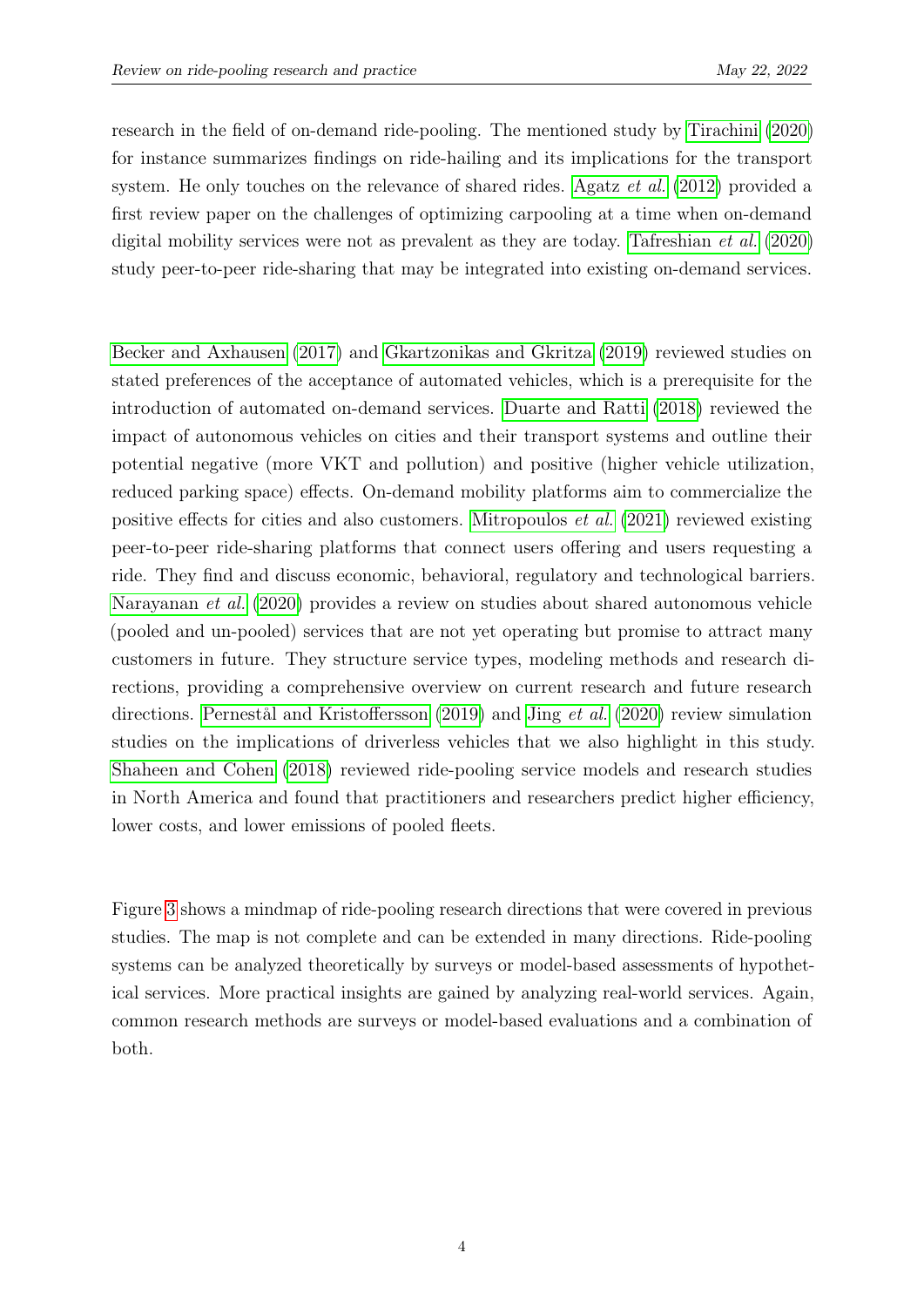

<span id="page-6-0"></span>

### **1.3 Contributions**

Although all of the previously presented meta studies touch the area of ride-pooling, their focus is different and does not connect research with existing practical implementations. This study closes this gap by providing an overview of the main findings of theoretical assessments of ride-pooling and research from existing ride-pooling services. We additionally provide an overview of existing ride-pooling services and discuss the gap between theoretical assessments and practical implementation.

This study is structured as follows: Section [2](#page-7-0) provides an overview of theoretical studies on ride-pooling and the potential implications on transportation systems. Section [3](#page-11-0) shows learnings from existing ride-pooling services through surveys and statistical (spatial) models. Section [4](#page-14-0) gives an overview of ride-pooling services world-wide and their charac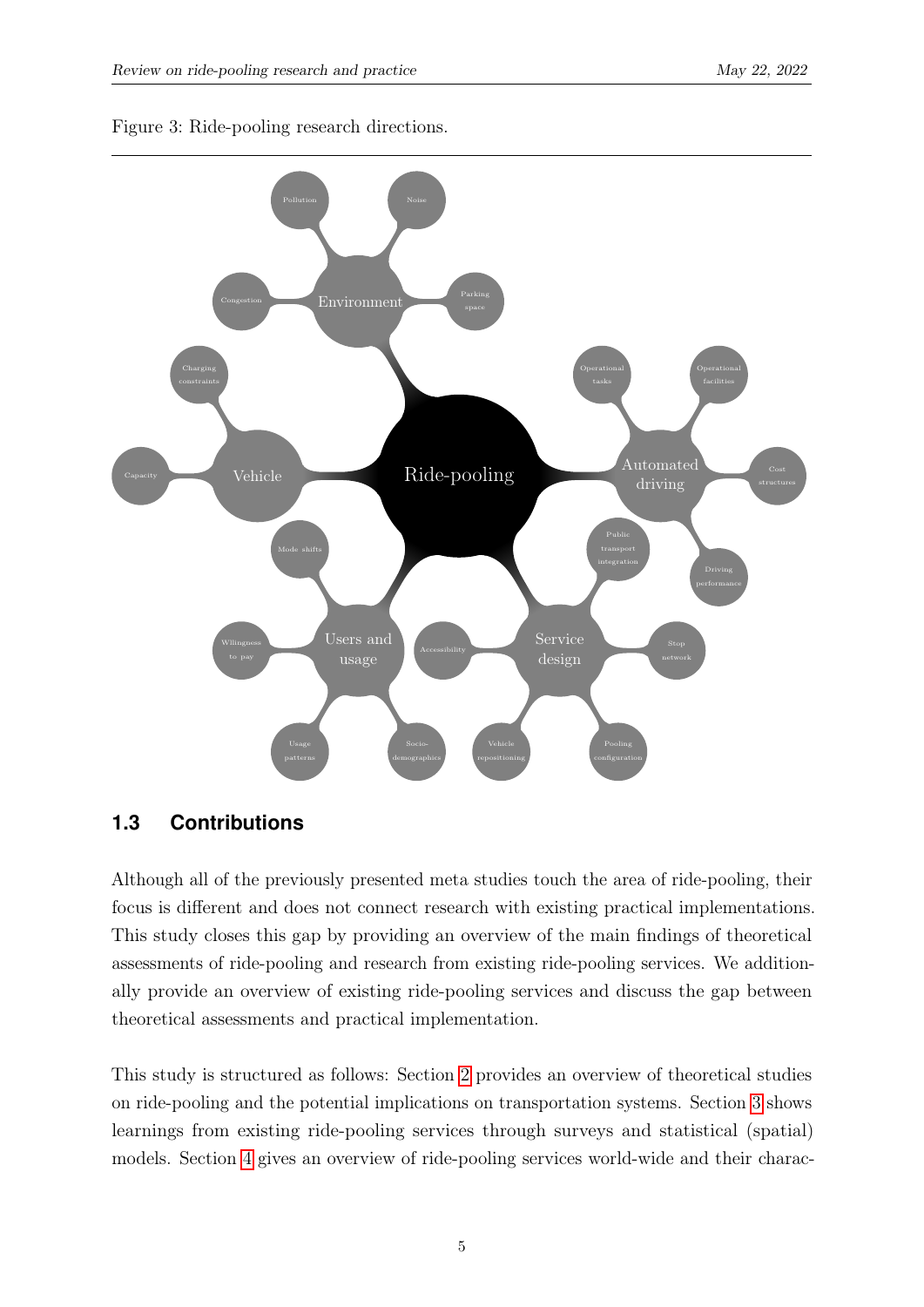<span id="page-7-0"></span>teristics. Finally, we discuss the insights in Section [5](#page-15-0) and draw conclusions on the future development of ride-pooling.

## **2 Theoretical assessments of ride-pooling systems**

In order to evaluate potential implications of ride-pooling on future mobility behavior and the transport system, theoretical findings are generated based on hypothetical surveys, models and simulations. The given mobility system or toy scenarios are usually the basis of the assessments.

<span id="page-7-1"></span>The following section presents a selection theoretical studies on ride-pooling, distinguishing between studies based on hypothetical surveys and studies based on model-based evaluations

#### **2.1 Survey-based theoretical assessments**

The most suitable method to investigate potential users, their socio-demographics, and their usage preferences of a hypothetical ride-pooling service is the execution of stated preference surveys. Countless such surveys in the field of automated and connected vehicles, ride-hailing, and new mobility modes were made world-wide in recent years (see [Becker and Axhausen](#page-17-2) [\(2017\)](#page-17-2) and [Gkartzonikas and Gkritza](#page-19-1) [\(2019\)](#page-19-1)). We provide a glimpse on survey studies investigating the preferences to use a hypothetical ride-pooling service.

[Krueger](#page-20-0) et al. [\(2016\)](#page-20-0) were one the first to investigate the preferences for pooled rides and asked 435 Australian respondent to choose if they would change their usual mode by ride-hailing or ride-pooling. Ride-pooling was more attractive for younger individuals and active car-sharing users. Interestingly, the pooled option was chosen less for leisure trips.

[Bansal and Kockelman](#page-17-3) [\(2018\)](#page-17-3) asked 1,088 individuals in Texas, US, on their opinions and potential usage of automated vehicles. The survey mainly focused on the willingness to pay for technological vehicle features and levels of automation. Additionally, it was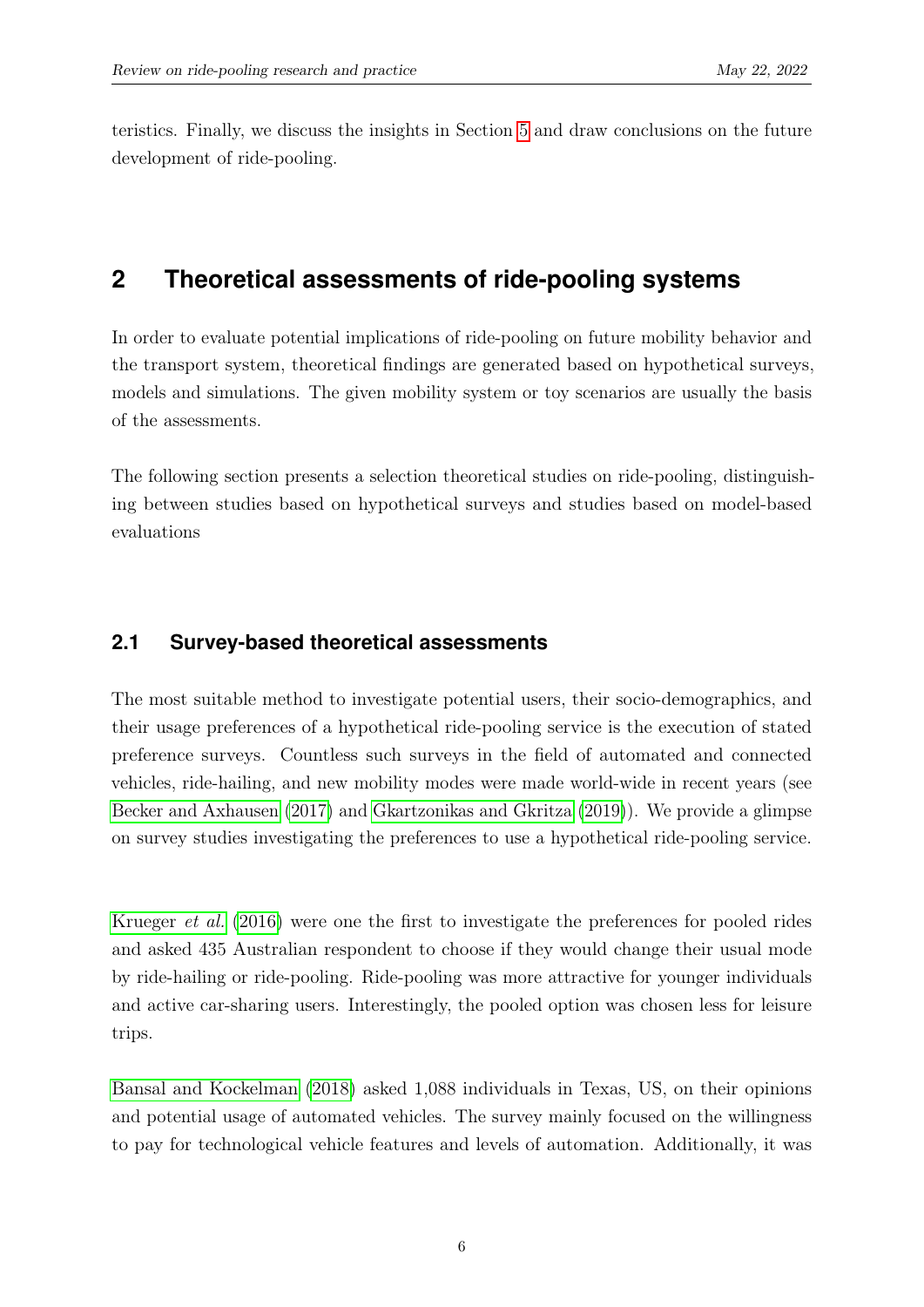asked if respondents would be willing to share a ride with a complete stranger, which only 16.4% of the respondents accepted.

Two comprehensive survey studies on ride-pooling were reported by [Lavieri and Bhat](#page-20-1) [\(2019\)](#page-20-1) in the US and [Alonso-González](#page-17-4) et al. [\(2021\)](#page-17-4) in the Netherlands.

[Lavieri and Bhat](#page-20-1) [\(2019\)](#page-20-1) asked 1,607 commuters in the Dallas-Fort-Worth Metropolitan Area in the US about their willingness to share trips with strangers. They found a lower willingness to share for respondents with higher incomes and experience with existing ride-hailing systems. The presence of strangers was perceived more negative for leisure trips than commute trips, which seconds the findings of [Krueger](#page-20-0) et al. [\(2016\)](#page-20-0). Overall, the additional travel time due to pooling was perceived worse than the presence of strangers.

[Alonso-González](#page-17-4) et al. [\(2021\)](#page-17-4) asked 1,006 individuals about the factors for or against sharing a ride with strangers in a system that offers pooled and unpooled rides. Most current on-demand rides are booked for unpooled rides although simulation studies show strong benefits of pooling. The authors found that less than one third of the respondents have strong preferences against pooling. However, they identify the low cost benefit compared to the time loss due to pooling as a main reason for the low selection rate for pooled rides. The discomfort due to other passengers is found to be less disturbing for customers, which seconds the findings of [Lavieri and Bhat](#page-20-1) [\(2019\)](#page-20-1).

Overall, we find a clear preference for pooling by younger individuals with lower incomes. Pooling is not perceived negatively per se and sharing a ride with others is often not problematic. However, the potential time loss and low cost savings make pooling less attractive compared to ride-hailing. Different perceptions of pooling are also observed in different parts of the world. While only 16.4% of respondents in Texas, US, were willing to share a ride [\(Bansal and Kockelman, 2018\)](#page-17-3), more than two thirds of the respondents in the Netherlands stated that they have no strong preferences against pooling [\(Alonso-González](#page-17-4) [et al.](#page-17-4), [2021\)](#page-17-4).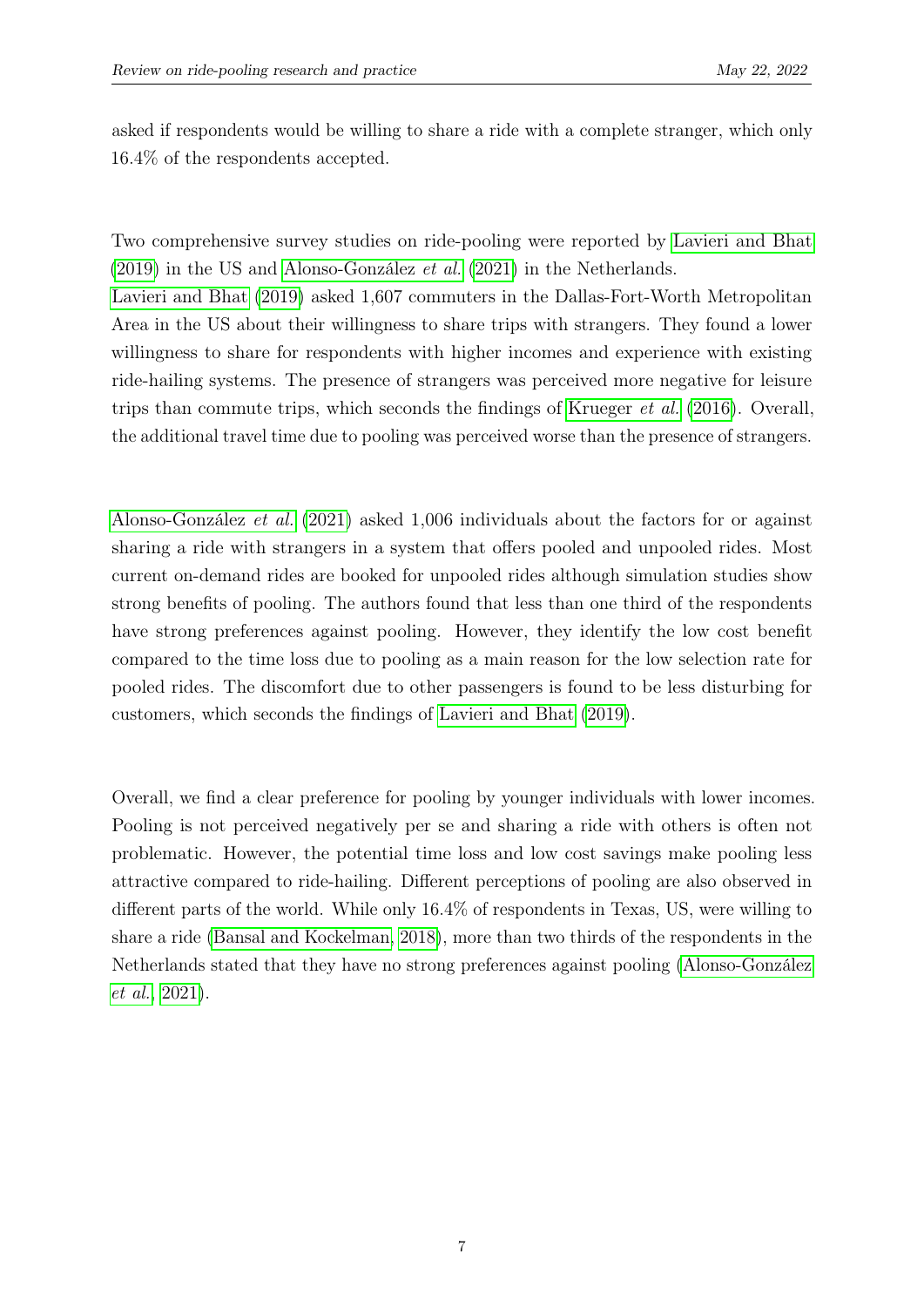#### **2.2 Model-based theoretical assessments**

While the survey-based theoretical assessments require stated preferences of potential users, model-based theoretical assessments assume a certain user behavior and model the system functionality, its impact on the transport system, or the benefits for the transport system and the environment.

A major topic when it comes to on-demand services is the development of automated vehicles and the expected change in the cost structures. As observed in the previous Section, the costs are crucial for the usage of a ride-pooling system. The most comprehensive breakdown of cost structures with conventional and automated on-demand vehicles was provided by [Bösch](#page-17-5) et al. [\(2018\)](#page-17-5), who found that salaries account for 88% of current taxi costs. They modeled future cost structures and reported that future costs for ride-pooling with automated vehicles are less than a fifth of current costs for a manually driven ride-pooling service. An investigation of ride-hailing cost structures in Munich, Germany, was made by [Negro](#page-21-3) et al. [\(2021\)](#page-21-3). They similarly found a substantial decrease of costs of over 50% with automated vehicles.

The reduced costs with automated vehicles can be considered in discrete mode choice models that predict a certain mode share for given mode prices, travel times, and estimated modal preferences. When combined with transport models, the use of new mobility services can be estimated for an entire population. Hörl [et al.](#page-19-3) [\(2021\)](#page-19-3) combined a mode-choice model for Zurich, Switzerland, with a transport model of the same city and simulated the interdependences of price, customer behavior and service level for a future automated taxi system. Considering these complex interactions they identified a fleet of 4,000 robotaxis to serve 150,000 daily requests with cost-covering operations. However, they did not consider pooled rides. The following studies are a selection of relevant simulation studies assessing the implications of ride-pooling.

[Agatz](#page-17-6) et al. [\(2010\)](#page-17-6) and Ma [et al.](#page-20-2) [\(2013\)](#page-20-2) developed two of the first heuristic-based algorithms for dynamic ride-pooling and found efficiency gains in the transportation system through pooling. They already noted that a critical mass is required to allow efficient pooling. [Martinez and Viegas](#page-20-3) [\(2017\)](#page-20-3), [Alonso-Mora](#page-17-7) et al. [\(2017\)](#page-17-7), [Bischoff](#page-17-8) et al. [\(2017\)](#page-17-8), and [Gurumurthy and Kockelman](#page-19-4) [\(2018\)](#page-19-4) were among the first ones to simulate large-scale ride-pooling systems. [Martinez and Viegas](#page-20-3) [\(2017\)](#page-20-3) focused on the interaction with other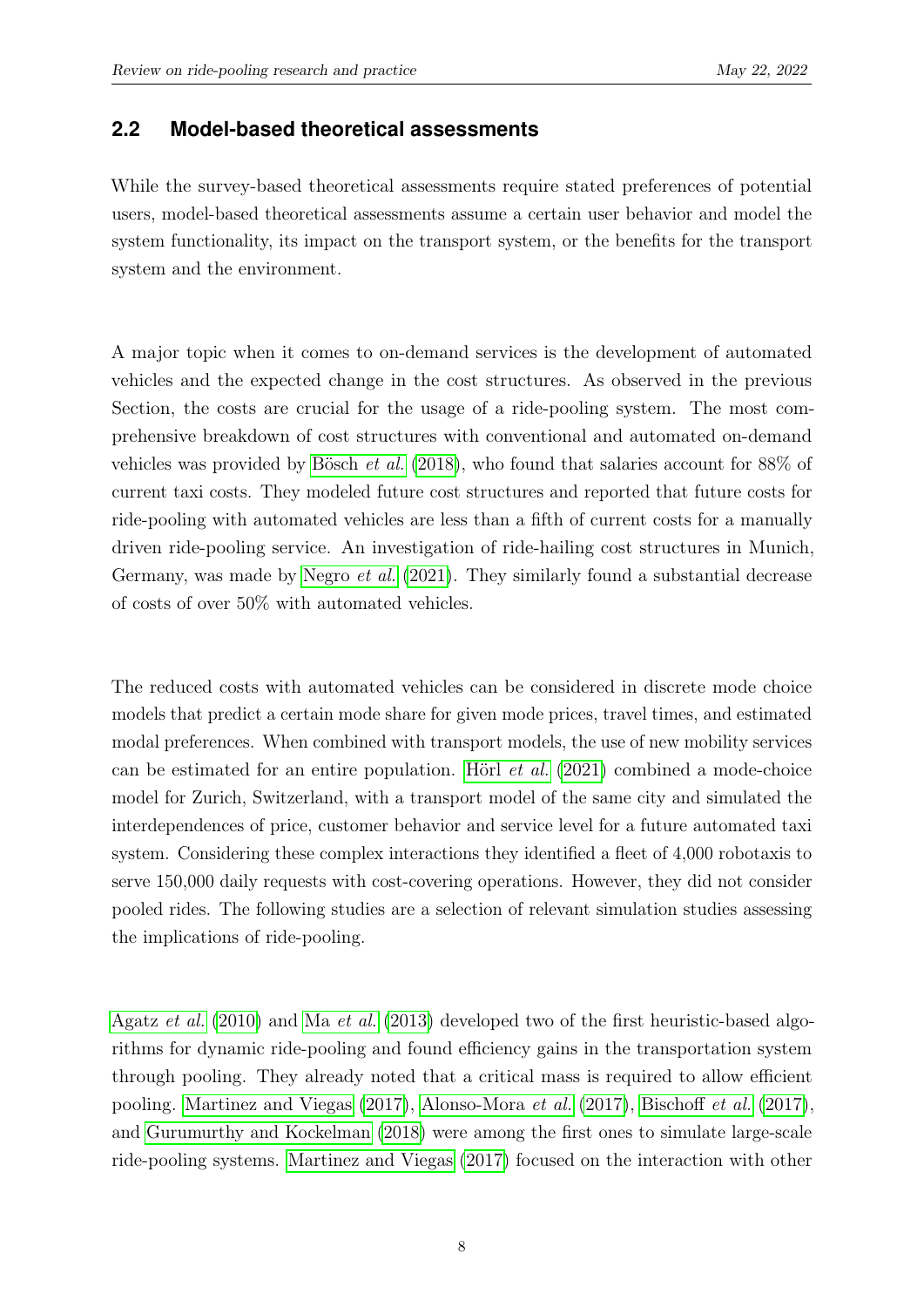mobility modes and modal shift effects in Lisbon, Portugal. [Alonso-Mora](#page-17-7) et al. [\(2017\)](#page-17-7) developed an anytime optimal algorithm for a pooled fleet with up to 10 seats that replaces the entire taxi fleet of New York City in the US. Both studies show drastic efficiency gains through ride-pooling compared to private car or taxi and ride-hailing services. Less vehicles are required (e.g., only 15% of the existing New York City taxi fleet) and less VKT are caused if people are pooled along their trips. [Bischoff](#page-17-8) et al. [\(2017\)](#page-17-8) developed an open-source ride-pooling algorithm in the simulation environment MATSim [\(Horni](#page-19-5) et al., [2016\)](#page-19-5) that has been used extensively since then.

[Zwick](#page-23-0) et al. [\(2021b\)](#page-23-0), [Kagho](#page-19-6) et al. [\(2022\)](#page-19-6) and [Kaddoura and Schlenther](#page-19-7) [\(2021\)](#page-19-7) used that algorithm to investigate the relationship of demand size and pooling efficiency and found higher pooling rates with larger demand density. [Zwick](#page-23-0) et al. [\(2021b\)](#page-23-0) show that ride-pooling is most efficient in large and densely populated cities. [Engelhardt](#page-18-2) et al. [\(2019\)](#page-18-2) used another algorithm and found that at least 5% of all private car trips need to be replaced by ride-pooling to observe a VKT decrease. Lower adoption rates can even lead to higher VKT due to empty operational rides.

A comparison of multiple developed ride-pooling algorithms was made by [Ruch](#page-22-4) et al. [\(2020\)](#page-22-4), finding that the algorithm of [Alonso-Mora](#page-17-7) et al. [\(2017\)](#page-17-7) leads to the highest pooling rates. The importance for intelligent dispatching and routing systems is shown, which also incorporates efficient repositioning systems [de Souza](#page-18-3) *et al.* [\(2020\)](#page-18-3); [Bischoff](#page-17-9) [and Maciejewski](#page-17-9) [\(2020\)](#page-17-9). Lu [et al.](#page-20-4) [\(2021\)](#page-20-4) compared multiple repositioning algorithms and found substantial differences for the services with regard to overall wait times, wait time distributions, and overall system efficiency. They show that the pooling configuration highly depends on the aims of the system, e.g., if it should operate as efficient as possible or if it should provide the same service level throughout the service area.

With the expected reduced VKT and fleet sizes due to ride-pooling also come environmental benefits. [Zwick](#page-22-5) et al. [\(2021a\)](#page-22-5) simulated a city-wide ride-pooling system in Munich, Germany and explicitly investigated the impact on traffic noise. Despite drastic VKT reductions of up to 54%, noise reductions are limited due to its logarithmic relationship with traffic volume. Their investigation showed the benefit of using a stop network on main streets to reduce detours and pick-up/drop-off rides in residential areas.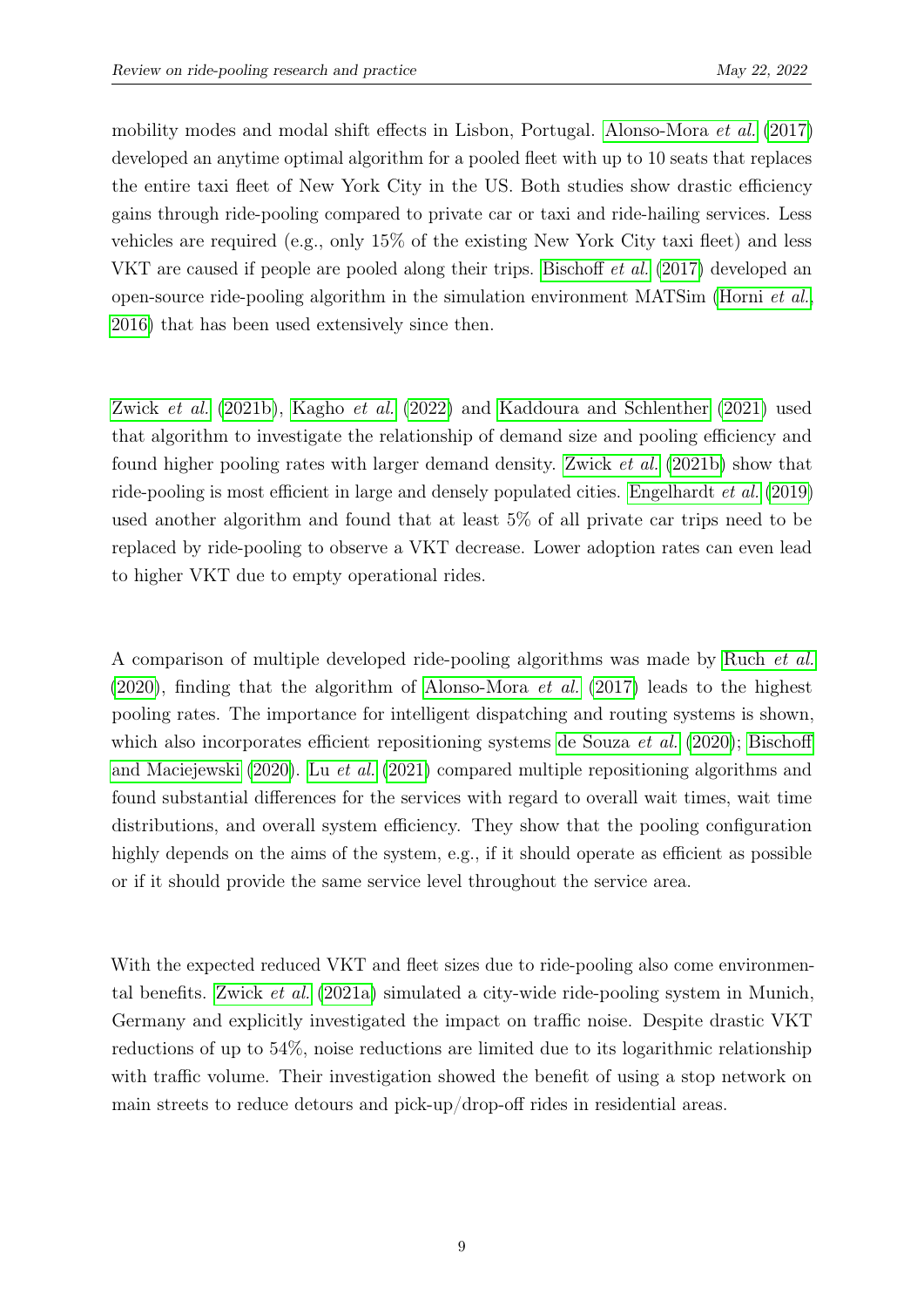When it comes to the implementation of real-world urban ride-pooling systems, the consideration of operational constraints are highly relevant. [Vosooghi](#page-22-6) et al. [\(2020\)](#page-22-6) considers predictions that most future automated ride-pooling vehicles will be electric and studies its implications on the efficiency. They found a substantial impact of charging infrastructure and charger placement to avoid empty VKT and increase availability and efficiency.

Overall, we find positive implications of hypothetical ride-pooling services on the transport system, particularly with regards to reduced VKT and fleet sizes. Exceptions were found for small-scale services with low demand density and small vehicle fleets because the operationally necessary empty VKT exceed the savings of pooling. The following section sheds light on research about real-world ride-pooling services.

# <span id="page-11-0"></span>**3 Practical assessments of existing ride-pooling services**

The previous section showed many potential positive implications of ride-pooling found in studies on hypothetical services. Here, we analyze studies that focus on survey- and model-based assessments of real-world ride-pooling services.

#### **3.1 Survey-based practical assessments**

We first look at surveys with users of existing ride-pooling services. [Lo and Morseman](#page-20-5)  $(2018)$  and [Mohamed](#page-21-4) *et al.*  $(2020)$  asked Uber users in the US and London, respectively, about their preferences to use Uber and its pooled option UberPool. [Lo and Morseman](#page-20-5) [\(2018\)](#page-20-5) combined qualitative interviews and two quantitative surveys with up to 3,000 customers. They identified the travel time to be the most important factor for the willingness to use the pooled option, followed by availability. However, users expect a certain discount to prefer ride-pooling over ride-hailing. [Mohamed](#page-21-4) et al. [\(2020\)](#page-21-4) asked 907 Uber users during their ride, half of them UberPool users and directly compared the answers about socio-demographics, trip purposes, and trip characteristics. UberPool users were older and reported lower education levels than users of the hailing option. UberPool users were more likely to report driving for rides to/from social activities and to visit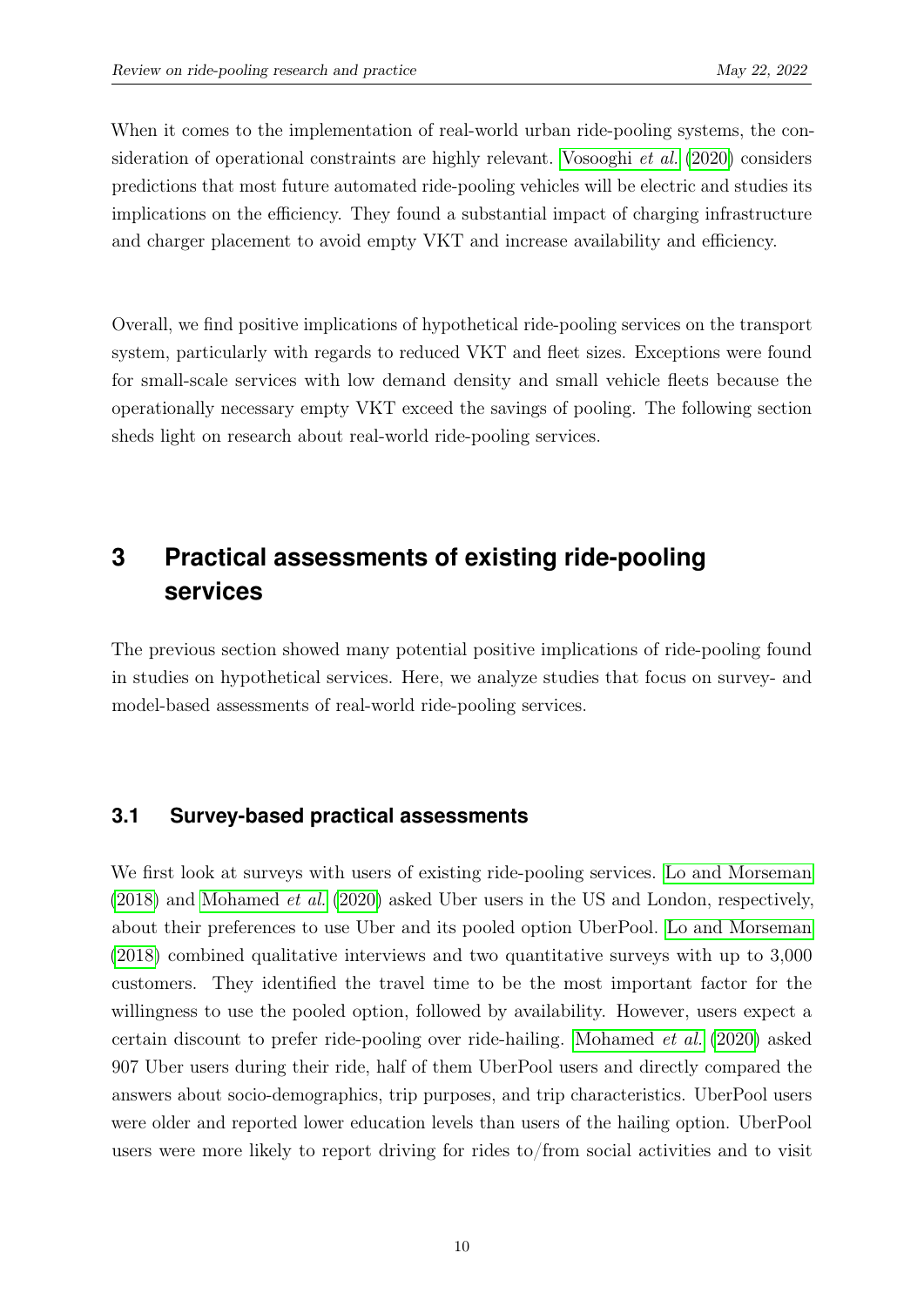friends/family, but were less likely to report using the service for rides to work, which contradicts the findings of [Krueger](#page-20-0) et al. [\(2016\)](#page-20-0) and [Lavieri and Bhat](#page-20-1) [\(2019\)](#page-20-1) (see Section [2.1\)](#page-7-1).

[Kostorz](#page-20-6) et al. [\(2021\)](#page-20-6) and Knie [et al.](#page-20-7) [\(2020\)](#page-20-7) conducted two large surveys in Germany with users and non-users of the ride-pooling services MOIA and CleverShuttle, respectively. They both found the services to be an attractive complement to the existing public transportation system, particularly at night times when demand is highest. [Kostorz](#page-20-6) [et al.](#page-20-6) [\(2021\)](#page-20-6) asked 11,372 people in Hamburg, among them over 10,000 MOIA users in a comprehensive survey on socio-demographics and usage patterns. They found the MOIA users to be rather multimodal and wealthier than non-users. This indicates that the ride-pooling system is more attractive than in other countries, where ride-hailing is the predominant on-demand service. The 3,542 CleverShuttle users surveyed by Knie [et al.](#page-20-7) [\(2020\)](#page-20-7) that their portfolio of mobility options increased with the service and makes them less dependent of a private car.

#### **3.2 Model-based practical assessments**

While survey-based assessments are very helpful in understanding users' characteristics, perceptions, and expectations of future ride-pooling services, they do not provide detailed information about revealed preferences and the complex system interactions with the environment and other mobility modes. Models, whether statistical regressions or simulations, provide additional knowledge and are applied to revealed usage data, as well as survey responses.

A common tool to understand usage of ride-pooling services is the application of spatial regression models that allow the identification of spatial patterns that allow interpretation about usage schemes.

Multiple studies investigated service offering pooled and unpooled rides and identified spatial patterns where pooling is selected more often in China (Li [et al.](#page-20-8), [2019\)](#page-20-8) and the US (Hou [et al.](#page-19-8), [2020;](#page-19-8) [Brown, 2019;](#page-17-10) [Malik](#page-20-9) et al., [2021;](#page-20-9) [Dean and Kockelman, 2021;](#page-18-4) [Soria](#page-22-7) [and Stathopoulos, 2021;](#page-22-7) [Gehrke](#page-18-5) et al., [2021\)](#page-18-5).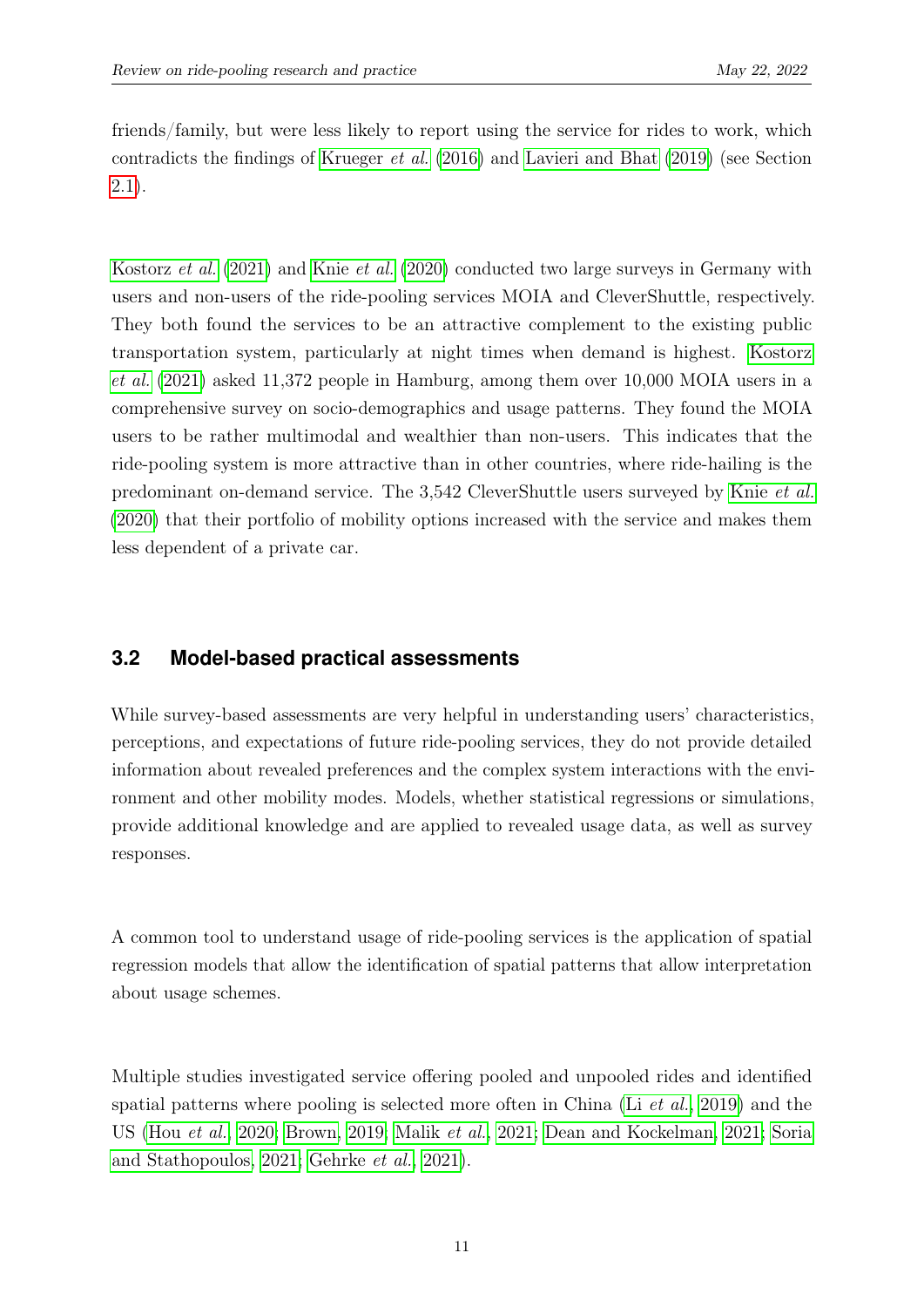It is observed that the pooled option is more often selected in regions with lower income levels, and younger residents (Hou [et al.](#page-19-8), [2020;](#page-19-8) [Brown, 2019;](#page-17-10) [Malik](#page-20-9) et al., [2021;](#page-20-9) [Dean](#page-18-4) [and Kockelman, 2021;](#page-18-4) [Soria and Stathopoulos, 2021\)](#page-22-7), which confirms the findings from multiple surveys. Pooled trips are booked more often in areas with high population densities Li [et al.](#page-20-8) [\(2019\)](#page-20-8); [Brown](#page-17-10) [\(2019\)](#page-17-10); [Gehrke](#page-18-5) et al. [\(2021\)](#page-18-5) and occur more often at later times of the day (Li *[et al.](#page-20-8)*, [2019\)](#page-20-8). The latter finding is a contrast to theoretical survey findings that indicated a lower attractiveness of ride-pooling for leisure trips.

Some studies also looked at the spatial patterns of ride-sharing systems, all of which operate in Germany, where ride-hailing faces high regulatory hurdles. Knie [et al.](#page-20-7) [\(2020\)](#page-20-7) had access to usage data of the ride-pooling service CleverShuttle in four German cities and found a concentration of trips in the highly populated areas in the city centers. A spatial regression study was conducted by [Zwick and Axhausen](#page-22-8) [\(2022\)](#page-22-8), who had access to trip data of the ride-pooling service MOIA in Hamburg and Hanover. They showed a significantly higher demand in areas with a high number of inhabitants, gastronomic facilities, workplaces, and rail stops. In contrast to ride-pooling services in the US or China, MOIA was used in areas with higher social welfare.

Another relevant research field of ride-pooling is the integration into the existing public transport system by providing first/last mile services. [Zuniga-Garcia](#page-22-9) et al. [\(2022\)](#page-22-9) analyzed a pilot program in Austin, Texas in the US, where on-demand services provided first/last mile solutions for public transportation. Their findings are humbling as the result indicated that the on-demand service was rather used for short door-to-door trips than to reach public transport stations. This seconds the findings of [Reck and Axhausen](#page-21-5) [\(2020\)](#page-21-5) that subsidized ridesourcing projects for first/last mile services often face low ridership. Potential reasons are high costs that do not justify the relatively little comfort benefit, and the discomfort of transferring from one mode to another one.

One of the most comprehensive studies of ride-pooling in Germany was done by [Kagerbauer](#page-19-9) [et al.](#page-19-9) [\(2021\)](#page-19-9) who estimated a mode-choice model based on the survey of [Kostorz](#page-20-6) et al. [\(2021\)](#page-20-6), which was included in a simulation model to replicate the current MOIA service and evaluate the potential demand in future scenarios. They found that the current ridepooling system already provides an attractive complement to the existing public transport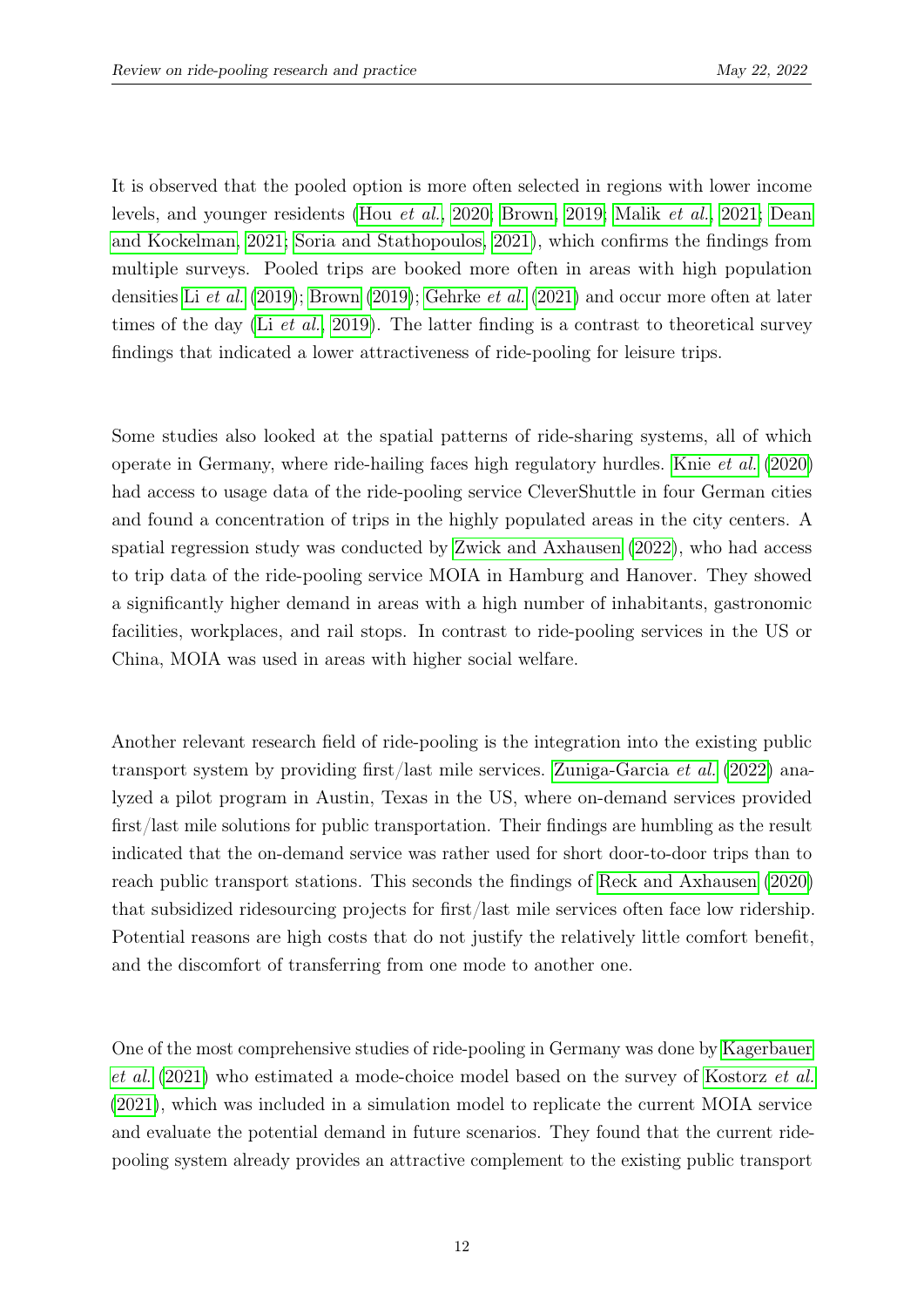system. Additionally, they investigated the impact of public policies and technological advancements regarding automated vehicles on the service usage, quality, and efficiency. It is found that the demand potential increases from a current 0.1% modal share to 3.0% if public policies against private car usage are introduced and the MOIA fares are halved due to automated vehicles.

### <span id="page-14-0"></span>**4 Overview on ride-pooling services world-wide**

After providing research on hypothetical or real-world ride-pooling services, this section provides an overview of ride-pooling services and their characteristics, no matter if researched or not. While we rely on scientific studies in the case of paratransit services in emerging countries, we mainly focus on a market overview of [Foljanty](#page-18-6) [\(2022\)](#page-18-6) in the case of the digitized on-demand ride-pooling services.

#### **4.1 Paratransit services in emerging countries**

A more informal way of ride-pooling exists in the form of paratransit and minibuses that mostly operate in developing and emerging countries. In an overview of such services in the southern hemisphere, [Behrens](#page-17-11) et al. [\(2021\)](#page-17-11) underline that these services usually fill gaps in formal public transport offers. Another review of informal paratransit services is presented by [Cervero and Golub](#page-18-7) [\(2007\)](#page-18-7). In Haiti, the local paratransit is called tap-tap (eng.: quick-quick) and covers up to 56% of passenger transport in the metropolitan area of Port-Au-Prince [Oviedo](#page-21-6) et al. [\(2022\)](#page-21-6). While routes are more or less fixed, tap-taps will only depart as soon as all seats are occupied. A similar concept is provided by the tro-tro services in Ghana [\(Finn, 2012;](#page-18-8) [Saddier](#page-22-10) et al., [2017\)](#page-22-10), where 14-18 seaters provide fixed route services with flexible departures. In the Philippines, the Jeepney industry offers rides with colorful minibuses which are owned by individual operators [\(Chiu, 2008\)](#page-18-9) and in Nairobi, the 'matatus' paratransit vehicles are operated with very different business structures and owner-operator forms [\(McCormick](#page-21-7) et al., [2013\)](#page-21-7). The Dolmuş system in Turkey is also operated by individual entrepreneurs and does not have fixed fares, stops or schedules [\(Özbilen, 2016\)](#page-21-8). A last example is the minibus system in South Africa [\(Joubert, 2013\)](#page-19-10) which is a self-organized system with a more complex structure including associations organizing segments of the market, vehicle owners who are responsible for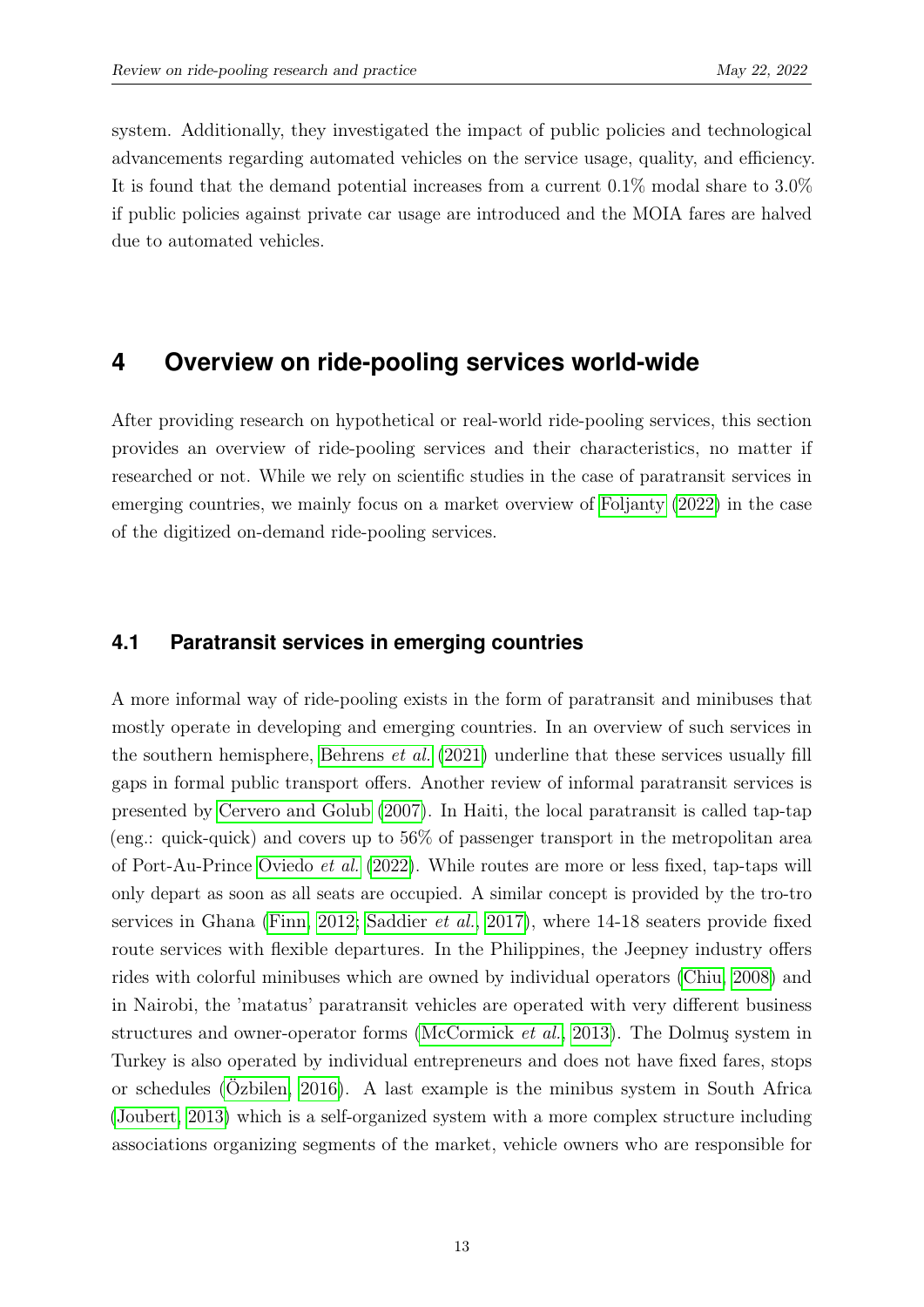maintenance and employed drivers.

While these examples offer some kind of demand-responsive transport, most of them have in common that the service is quite unstructured, informal, less regulated and usually not assisted by digital platforms and apps, which is in contrast to the modern ride-pooling services in stronger regulated markets.

#### **4.2 Digitized on-demand ride-pooling services**

Digitized ride-pooling services were implemented world-wide in recent years. Section [3](#page-11-0) gave insights into some of the services that were scientifically investigated. However, most of the existing commercial services are not evaluated scientifically.

An overview of the world-wide ride-pooling market is regularly given by [Foljanty](#page-18-6) [\(2022\)](#page-18-6) in his digitally available *On-Demand Ridepooling World Map*<sup>[1](#page-15-1)</sup>. In his recent outlook on the ride-pooling market [Foljanty](#page-18-6) [\(2022\)](#page-18-6) found a continuous market growth in recent years, which is dominated by Business-to-Government (B2G) projects where public authorities fund the ride-pooling provider to provide its technology to operate the service. However, most projects only operate with small fleets of less than 10 vehicles because funding of small fleets is more feasible for public authorities if the operation is not profitable. This result is at odds with theoretical research findings that trip bundling is more efficient when demand density is high and vehicle fleets are large. A substantial proportion of projects serve as feeders to public transport, although it remains to be proven whether such systems attract many customers. The lack of research on most small-scale services does not allow for further evaluation of their transportation impacts.

### <span id="page-15-0"></span>**5 Discussion and conclusion**

The paper gives an idea of studies on ride-pooling and its multifaceted characteristics and implications on the transport system. The theoretical studies of hypothetical ride-

<span id="page-15-1"></span> $1$ https://www.google.com/maps/d/u/1/viewer?mid=1Ja3clE4L4ibLtUpF34-KZGJ3-8-0Y8dG, last accessed: 12/5/2022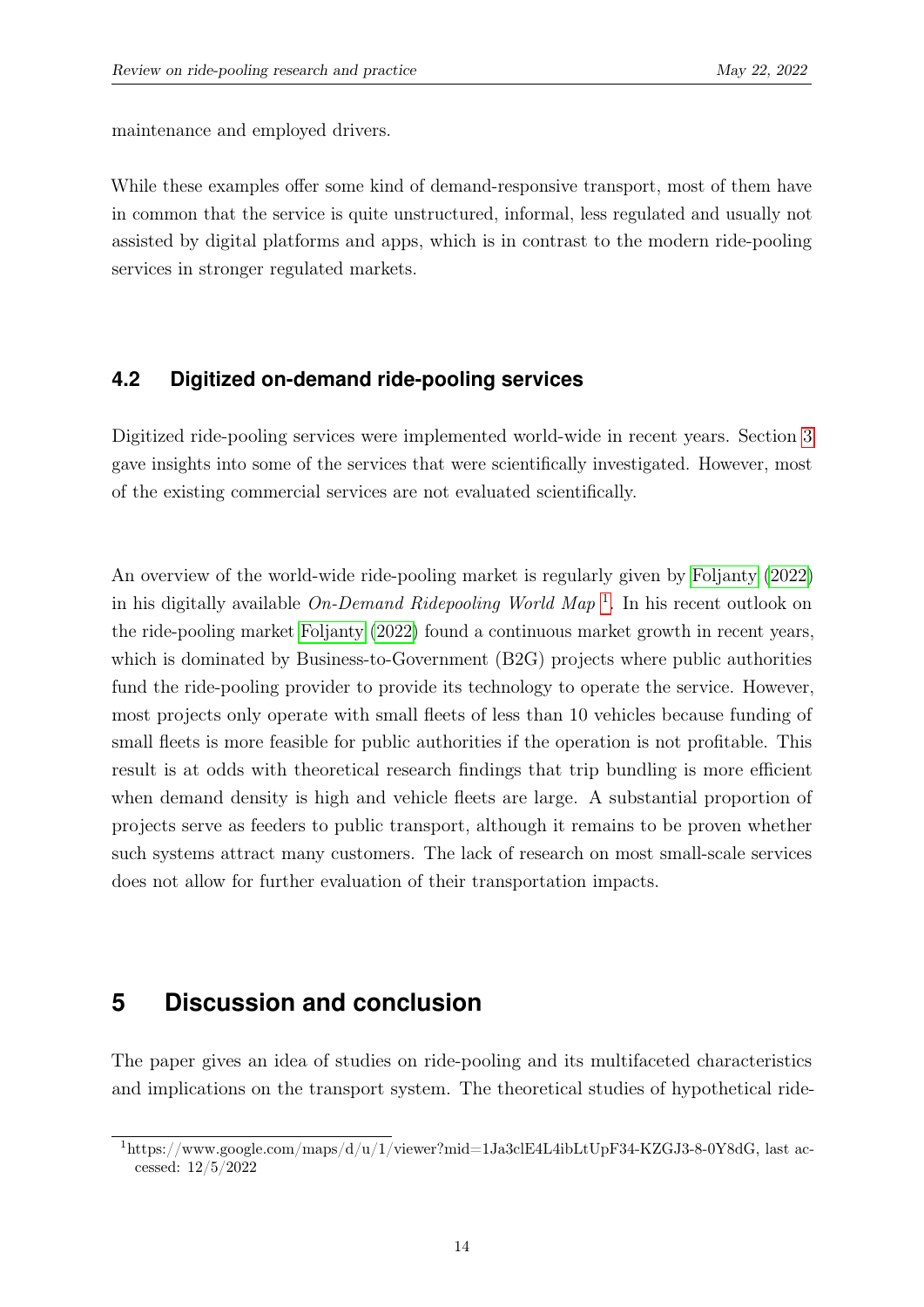pooling services revealed multiple positive effects that are expected by future ride-pooling systems, particularly in large-scale systems. The main benefit is found to be reduced VKT and fleet sizes compared to existing taxi or private car mobility. The acceptance of ride-pooling differs geographically as two survey studies by [Alonso-González](#page-17-4) et al. [\(2021\)](#page-17-4) in the Netherlands, Europe, and by [Bansal and Kockelman](#page-17-3) [\(2018\)](#page-17-3) in Texas, US, revealed. The willingness to pool was reported to be much higher in the Netherlands. If the differences are caused by societal discrepancies or differences in the mobility system remains unclear. Nevertheless, our findings suggest that a general acceptance of shared mobility modes also leads to higher acceptance of pooled rides.

The assessments of existing ride-pooling services revealed additional insights about users and their usage patterns. An interesting finding is that in Germany, where ride-hailing faces strong regulations, ride-pooling users are wealthier than non-users, whereas in the US and China ride-pooling users are less wealthy than ride-hailing users. However, this result highly depends on the societal structures and the overall mobility system in the countries and their respective cities. The idea of using ride-pooling as a feeder service for public transportation has not yet proven successful or attractive to customers.

A closer look on existing services revealed that despite all the potential positive implications of large-scale ride-pooling, it is predominantly implemented as small-scale services. Services with large fleet sizes (but not as high as current car fleet sizes) that have the highest potential to reduce VKT, emissions, and car fleet sizes are scarce. This indicates that manual driver costs are higher than the expected revenues, even in large-scale systems, and brings us to the conclusion that either public subsidies or automated vehicles are required for the breakthrough of on-demand ride-pooling services. The potential benefits that research has clearly shown should be reason enough for public authorities to incentivize ride-pooling usage over private car usage.

Future studies may shed light on the impacts of the numerous small-scale ride-pooling services that often operate as feeder services. Insights into their contribution towards a more sustainable and efficient transport system are yet to be provided. Additionally, the challenges of operating ride-pooling services with automated vehicles must be tackled as technology advances and test services are launched.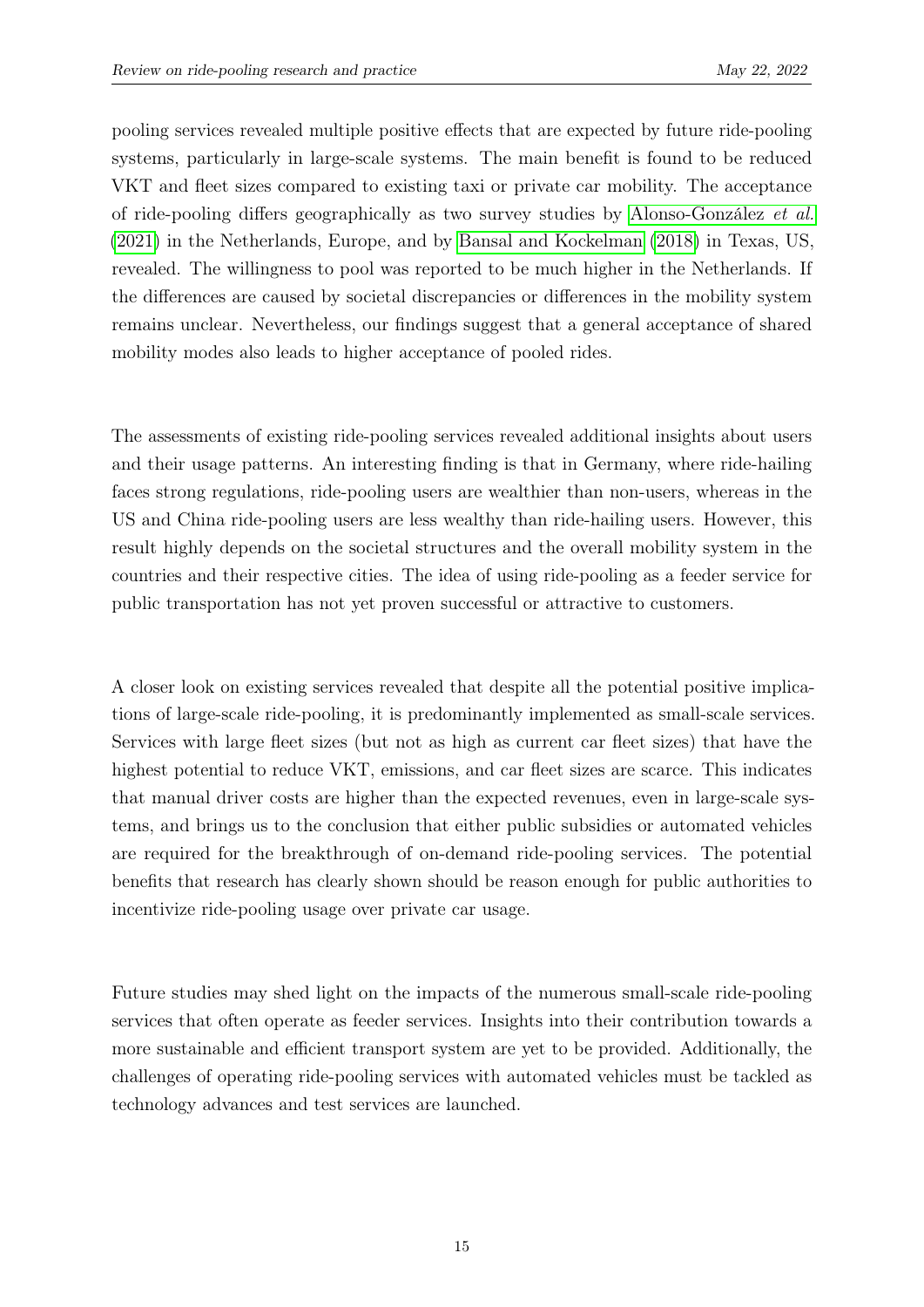### **6 References**

- <span id="page-17-6"></span>Agatz, N., A. Erera, M. Savelsbergh and X. Wang (2010) Sustainable passenger transportation: Dynamic ride-sharing, ERIM Report Series Reference No. ERS-2010-010-LIS.
- <span id="page-17-1"></span>Agatz, N., A. Erera, M. Savelsbergh and X. Wang (2012) Optimization for dynamic ride-sharing: A review, European Journal of Operational Research, 223 (2) 295–303.
- <span id="page-17-4"></span>Alonso-González, M. J., O. Cats, N. van Oort, S. Hoogendoorn-Lanser and S. Hoogendoorn (2021) What are the determinants of the willingness to share rides in pooled on-demand services?, Transportation, 48 (4) 1733–1765.
- <span id="page-17-7"></span>Alonso-Mora, J., S. Samaranayake, A. Wallar, E. Frazzoli and D. Rus (2017) On-demand high-capacity ride-sharing via dynamic trip-vehicle assignment, *Proceedings of the* National Academy of Sciences of the United States of America, 114 (3) 462–467.
- <span id="page-17-3"></span>Bansal, P. and K. M. Kockelman (2018) Are we ready to embrace connected and self-driving vehicles? A case study of Texans, Transportation, 45 (2) 641–675.
- <span id="page-17-2"></span>Becker, F. and K. W. Axhausen (2017) Literature review on surveys investigating the acceptance of automated vehicles, Transportation, 44 (6) 1293–1306.
- <span id="page-17-11"></span>Behrens, R., S. Chalermpong and D. Oviedo (2021) Informal paratransit in the global south, in The Routledge Handbook of Public Transport, 236–251, Routledge.
- <span id="page-17-9"></span>Bischoff, J. and M. Maciejewski (2020) Proactive empty vehicle rebalancing for demand responsive transport services, Procedia Computer Science, 170, 739–744.
- <span id="page-17-8"></span>Bischoff, J., M. Maciejewski and K. Nagel (2017) City-wide shared taxis: A simulation study in Berlin, IEEE Conference on Intelligent Transportation Systems, Proceedings, ITSC.
- <span id="page-17-5"></span>Bösch, P. M., F. Becker, H. Becker and K. W. Axhausen (2018) Cost-based analysis of autonomous mobility services, Transport Policy, 64, 76–91.
- <span id="page-17-10"></span>Brown, A. (2019) Redefining car access: Ride-hail travel and use in Los Angeles, Journal of the American Planning Association, 85 (2) 83–95.
- <span id="page-17-0"></span>Cats, O., R. Kucharski, S. R. Danda and M. Yap (2022) Beyond the dichotomy: How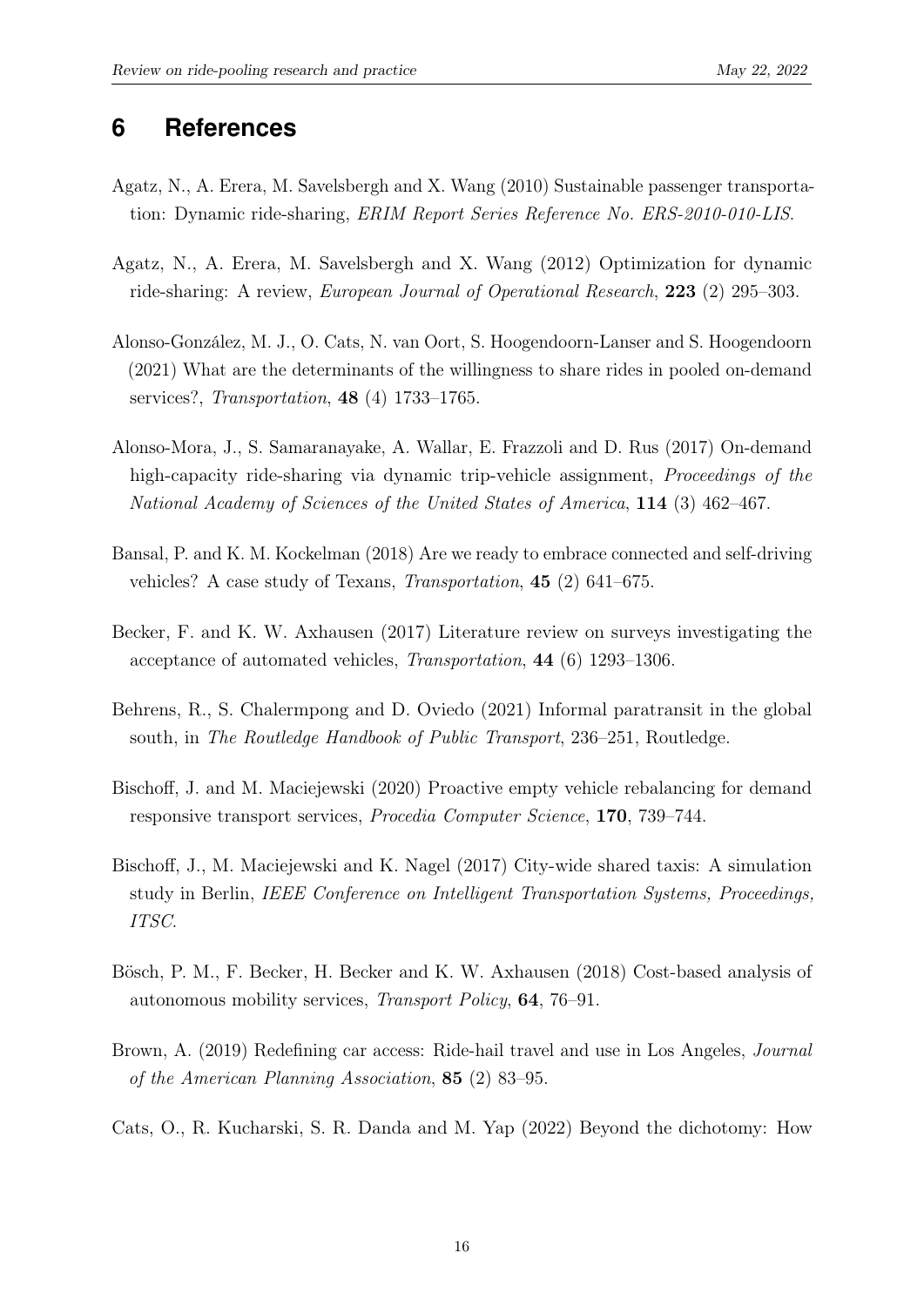ride-hailing competes with and complements public transport,  $PLoS$  ONE, 17 (1) e0262496.

- <span id="page-18-7"></span>Cervero, R. and A. Golub (2007) Informal transport: A global perspective, Transport Policy, 14 (6)  $445-457$ .
- <span id="page-18-9"></span>Chiu, C. L. (2008) Lesson from jeepney industry in the philippines, International Review of Business Research Papers, 4 (1) 68–84.
- <span id="page-18-0"></span>Cordeau, J. F. and G. Laporte (2007) The dial-a-ride problem: Models and algorithms, Annals of Operations Research, 153 (1) 29–46.
- <span id="page-18-3"></span>de Souza, F., K. M. Gurumurthy, J. Auld and K. M. Kockelman (2020) A repositioning method for shared autonomous vehicles operation, Procedia Computer Science, 170, 791–798.
- <span id="page-18-4"></span>Dean, M. D. and K. M. Kockelman (2021) Spatial variation in shared ride-hail trip demand and factors contributing to sharing: Lessons from Chicago, Journal of Transport Geography, 91, 102944.
- <span id="page-18-1"></span>Duarte, F. and C. Ratti (2018) The impact of autonomous vehicles on cities: A review, Journal of Urban Technology, 25 (4) 3–18.
- <span id="page-18-2"></span>Engelhardt, R., F. Dandl, A. Bilali and K. Bogenberger (2019) Quantifying the benefits of autonomous on-demand ride-pooling: A simulation study for Munich, Germany, paper presented at the 2019 IEEE Intelligent Transportation Systems Conference (ITSC), 2992–2997.
- <span id="page-18-8"></span>Finn, B. (2012) Towards large-scale flexible transport services: A practical perspective from the domain of paratransit, Research in Transportation Business Management, 3, 39–49. Flexible Transport Services.
- <span id="page-18-6"></span>Foljanty, L. (2022) The On-Demand Ridepooling Market in 2022 – further growth or signs of saturation?, [https://www.linkedin.com/pulse/](https://www.linkedin.com/pulse/on-demand-ridepooling-market-2022-further-growth-signs-lukas-foljanty/?trackingId=eBlCzqljSM6nADFpAy%2FzzQ%3D%3D) [on-demand-ridepooling-market-2022-further-growth-signs-lukas-foljanty/](https://www.linkedin.com/pulse/on-demand-ridepooling-market-2022-further-growth-signs-lukas-foljanty/?trackingId=eBlCzqljSM6nADFpAy%2FzzQ%3D%3D) [?trackingId=eBlCzqljSM6nADFpAy%2FzzQ%3D%3D](https://www.linkedin.com/pulse/on-demand-ridepooling-market-2022-further-growth-signs-lukas-foljanty/?trackingId=eBlCzqljSM6nADFpAy%2FzzQ%3D%3D).
- <span id="page-18-5"></span>Gehrke, S. R., M. P. Huff and T. G. Reardon (2021) Social and trip-level predictors of pooled ride-hailing service adoption in the Greater Boston region, Case Studies on Transport Policy, 9 (3) 1026–1034.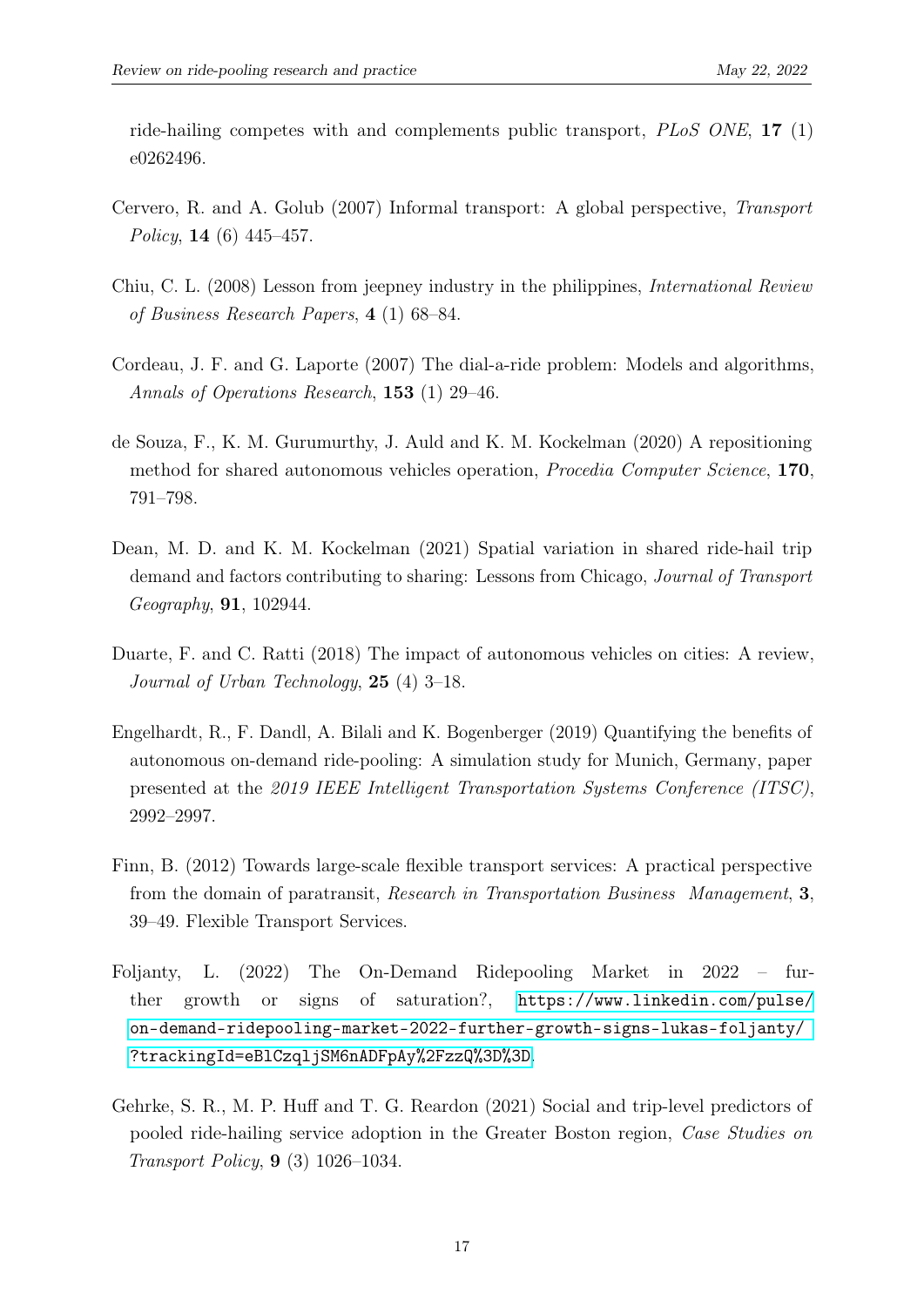- <span id="page-19-1"></span>Gkartzonikas, C. and K. Gkritza (2019) What have we learned? A review of stated preference and choice studies on autonomous vehicles, Transportation Research Part C: Emerging Technologies, 98, 323–337.
- <span id="page-19-4"></span>Gurumurthy, K. M. and K. M. Kockelman (2018) Analyzing the dynamic ride-sharing potential for shared autonomous vehicle fleets using cellphone data from Orlando, Florida, Computers, Environment and Urban Systems, 71, 177–185.
- <span id="page-19-0"></span>Henao, A. and W. E. Marshall (2019) The impact of ride-hailing on vehicle miles traveled, Transportation, 46 (6) 2173–2194.
- <span id="page-19-5"></span>Horni, A., K. Nagel and K. W. Axhausen (eds.) (2016) The Multi-Agent Transport Simulation MATSim, Ubiquity Press, London.
- <span id="page-19-8"></span>Hou, Y., V. Garikapati, D. Weigl, A. Henao, M. Moniot and J. Sperling (2020) Factors influencing willingness to pool in ride-hailing trips, Transportation Research Record, 2674 (5) 419–429.
- <span id="page-19-3"></span>Hörl, S., F. Becker and K. W. Axhausen (2021) Simulation of price, customer behaviour and system impact for a cost-covering automated taxi system in Zurich, Transportation Research Part C: Emerging Technologies, 123, 102974.
- <span id="page-19-2"></span>Jing, P., H. Hu, F. Zhan, Y. Chen and Y. Shi (2020) Agent-based simulation of autonomous vehicles: A systematic literature review, IEEE Access, 8, 79089–79103.
- <span id="page-19-10"></span>Joubert, J. W. (2013) Gauteng: Paratransit—Perpetual Pain or Potent Potential?, 107– 126, Springer Berlin Heidelberg, Berlin, Heidelberg.
- <span id="page-19-7"></span>Kaddoura, I. and T. Schlenther (2021) The impact of trip density on the fleet size and pooling rate of ride-hailing services: A simulation study, Technical Report, Technische Universität Berlin.
- <span id="page-19-9"></span>Kagerbauer, M., N. Kostorz, G. Wilkes, F. Dandl, R. Engelhardt, U. Glöckl, E. Fraedrich and F. Zwick (2021) Ridepooling in der Modellierung des Gesamtverkehrs - Methodenbericht zur MOIA Begleitforschung, Technical Report, Karlsruher Institut für Technologie, Karlsruhe.
- <span id="page-19-6"></span>Kagho, G. O., J. Meli, D. Walser and M. Balac (2022) Effects of population sampling on agent-based transport simulation of on- demand services E ff ects of population sampling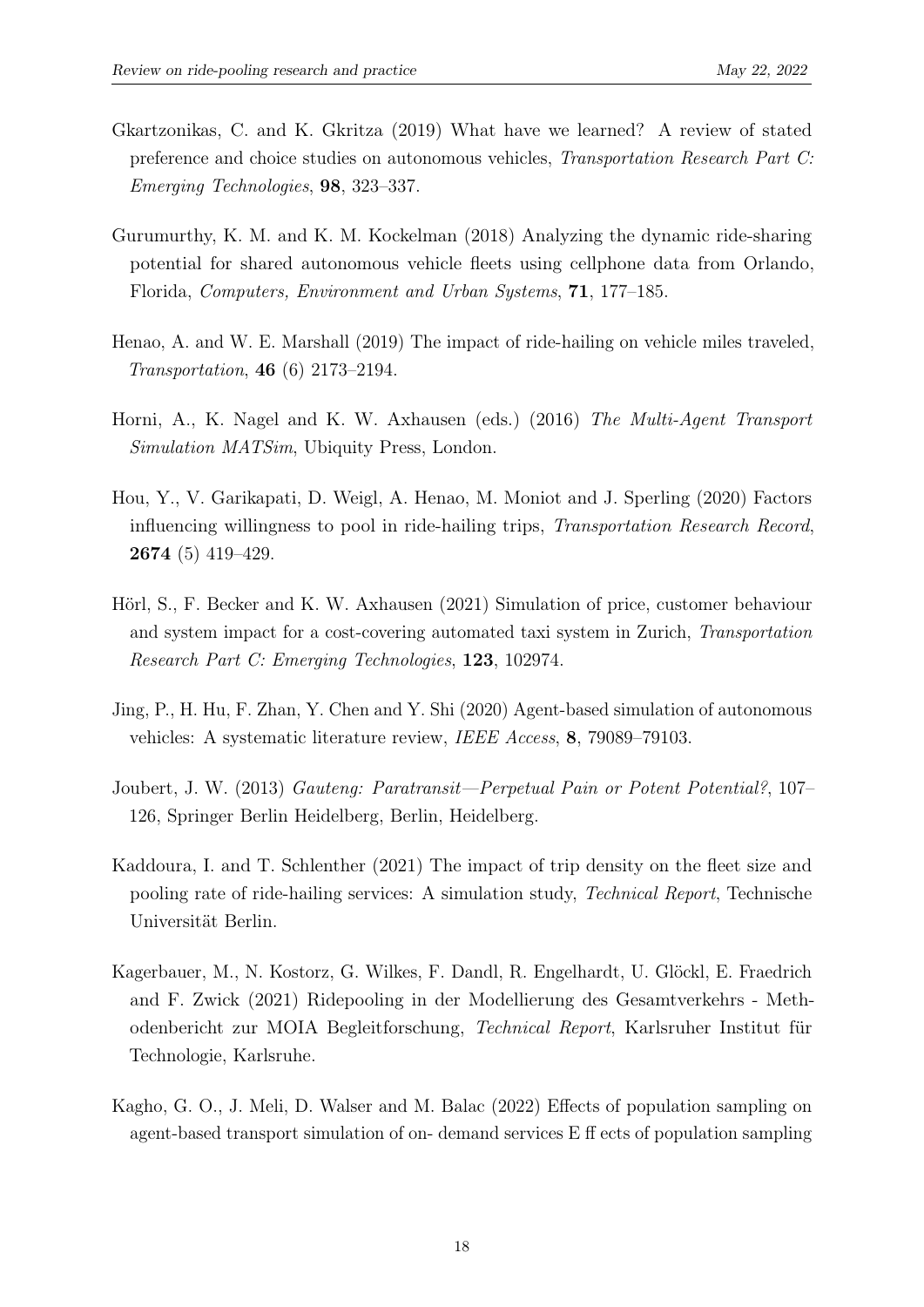on agent-based transport simulation of on-demand services, Procedia Computer Science, 201 (March) 305–312.

- <span id="page-20-7"></span>Knie, A., L. Ruhrort, J. Gödde and T. Pfaff (2020) Ride-Pooling-Dienste und ihre Bedeutung für den Verkehr. Nachfragemuster und Nutzungsmotive am Beispiel von "CleverShuttle" - eine Untersuchung auf Grundlage von Buchungsdaten und Kundenbefragungen in vier deutschen Städten, WZB Discussion Paper, SP III 2020-601, Berlin.
- <span id="page-20-6"></span>Kostorz, N., E. Fraedrich and M. Kagerbauer (2021) Usage and user characteristics insights from MOIA, Europe's largest ridepooling service, Sustainability, 13 (2) 958.
- <span id="page-20-0"></span>Krueger, R., T. H. Rashidi and J. M. Rose (2016) Preferences for shared autonomous vehicles, Transportation Research Part C: Emerging Technologies, 69, 343–355.
- <span id="page-20-1"></span>Lavieri, P. S. and C. R. Bhat (2019) Modeling individuals' willingness to share trips with strangers in an autonomous vehicle future, Transportation Research Part A: Policy and Practice, 124, 242–261.
- <span id="page-20-8"></span>Li, W., Z. Pu, Y. Li and X. (Jeff) Ban (2019) Characterization of ridesplitting based on observed data: A case study of Chengdu, China, Transportation Research Part C: Emerging Technologies, 100, 330–353.
- <span id="page-20-5"></span>Lo, J. and S. Morseman (2018) The perfect uberPOOL: A case study on trade-offs, Ethnographic Praxis in Industry Conference Proceedings, 2018 (1) 195–223.
- <span id="page-20-4"></span>Lu, C., M. Maciejewski and K. Nagel (2021) Effective operation of demand-responsive transport (DRT): Implementation and evaluation of various rebalancing strategies, Proceedings of the 27th ITS World Congress, Hamburg.
- <span id="page-20-2"></span>Ma, S., Y. Zheng and O. Wolfson (2013) T-share: A large-scale dynamic taxi ridesharing service, paper presented at the Proceedings - International Conference on Data Engineering, 410–421.
- <span id="page-20-9"></span>Malik, J., F. Alemi and G. Circella (2021) Exploring the factors that affect the frequency of use of ridehailing and the adoption of shared ridehailing in California, Transportation Research Record: Journal of the Transportation Research Board, 2675 (5) 120–135.

<span id="page-20-3"></span>Martinez, L. M. and J. M. Viegas (2017) Assessing the impacts of deploying a shared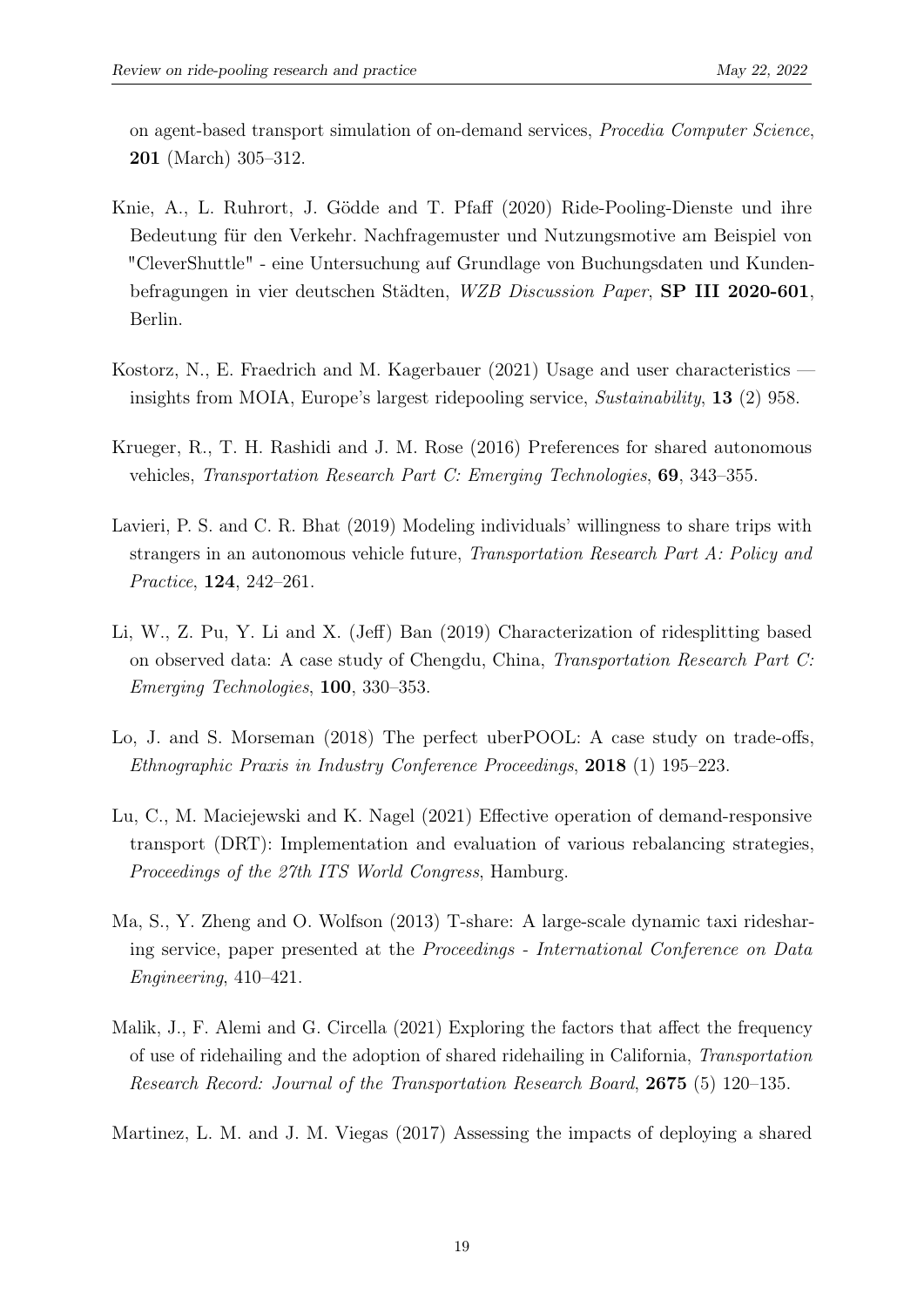self-driving urban mobility system: An agent-based model applied to the city of Lisbon, Portugal, International Journal of Transportation Science and Technology, 6 (1) 13–27.

- <span id="page-21-7"></span>McCormick, D., W. Mitullah, P. Chitere, R. Orero and M. Ommeh (2013) Paratransit business strategies: a bird's-eye view of matatus in nairobi, Journal of Public Transportation, 16 $(2)$  7.
- <span id="page-21-0"></span>Mitropoulos, L., A. Kortsari and G. Ayfantopoulou (2021) A systematic literature review of ride-sharing platforms, user factors and barriers, European Transport Research Review, 13 $(1)$  1–22.
- <span id="page-21-4"></span>Mohamed, M. J., T. Rye and A. Fonzone (2020) The utilisation and user characteristics of Uber services in London, Transportation Planning and Technology, 43 (4) 424–441.
- <span id="page-21-1"></span>Narayanan, S., E. Chaniotakis and C. Antoniou (2020) Shared autonomous vehicle services: A comprehensive review, Transportation Research Part C: Emerging Technologies, 111, 255–293.
- <span id="page-21-3"></span>Negro, P., D. Ridderskamp, M. Paul, H. Belzner, F. Fehn and K. Bogenberger (2021) Cost structures of ride-hailing providers in the context of vehicle electrification and automation, paper presented at the 2021 7th International Conference on Models and Technologies for Intelligent Transportation Systems, MT-ITS 2021.
- <span id="page-21-6"></span>Oviedo, D., Y. Scorcia, P. Guerrero, M. Delandsheer, R. Rodriguez-Molina and R. Dewez (2022) A snapshot of the informal organization of public transport operators in the Caribbean: Tap-tap services in Port-Au-Prince, Research in Transportation Business Management, 42, 100733.
- <span id="page-21-8"></span>Özbilen, B. (2016) Integration of Dolmus as a paratransit mode to the existing public transport network: Ankara example, Ph.D. Thesis, The middle east technical university.
- <span id="page-21-2"></span>Pernestål, A. and I. Kristoffersson (2019) Effects of driverless vehicles : Comparing simulations to get a broader picture, European Journal of Transport and Infrastructure Research, 1 (19) 1–23.
- <span id="page-21-5"></span>Reck, D. J. and K. W. Axhausen (2020) Subsidized ridesourcing for the first/last mile: How valuable for whom?, European Journal of Transport and Infrastructure Research, 20 (4) 59–77.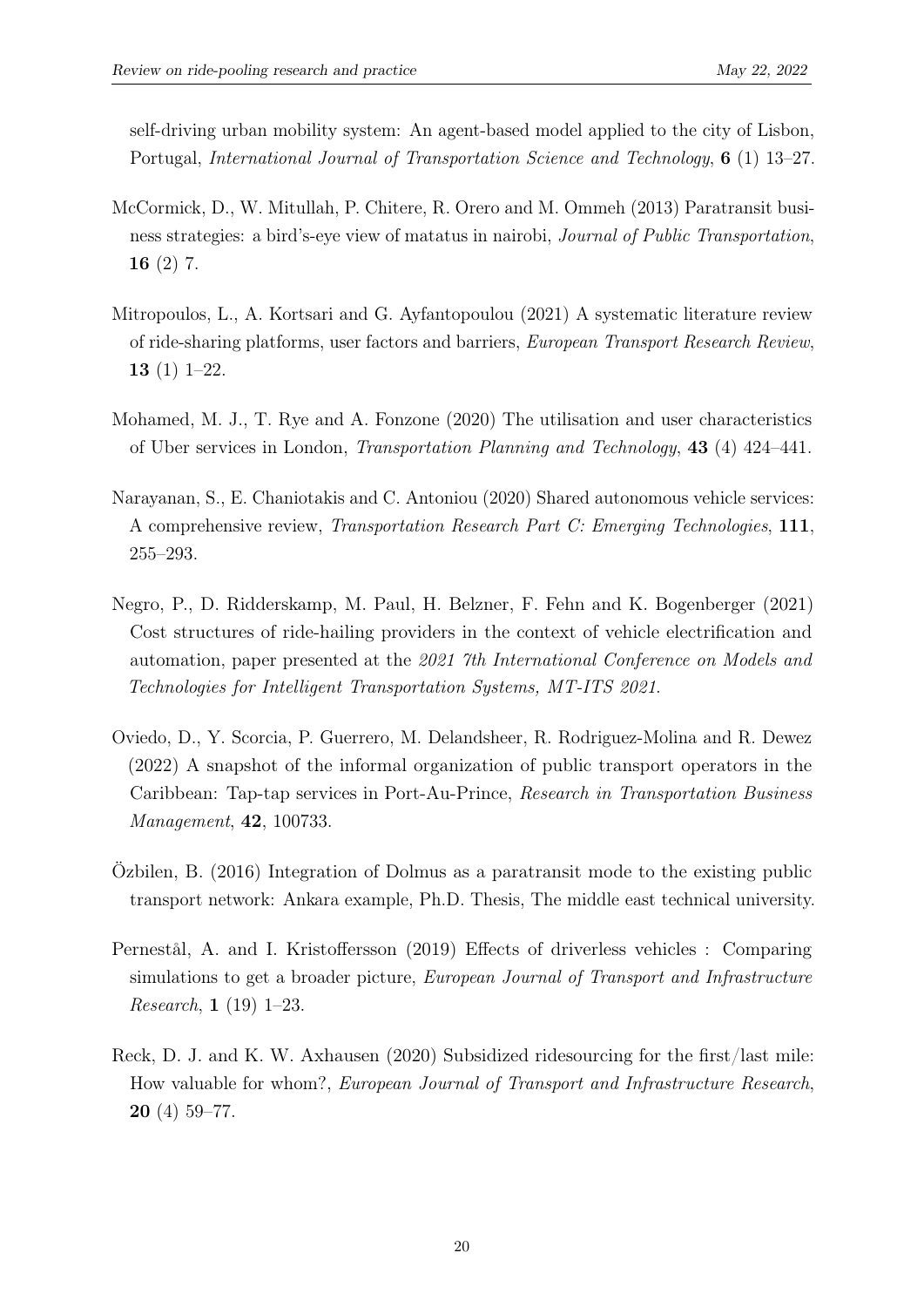- <span id="page-22-4"></span>Ruch, C., C. Lu, L. Sieber and E. Frazzoli (2020) Quantifying the Efficiency of Ride Sharing, IEEE Transactions on Intelligent Transportation Systems, 22 (9) 5811–5816.
- <span id="page-22-10"></span>Saddier, S., Z. Patterson, A. Johnson and N. Wiseman (2017) Fickle or flexible?: Assessing paratransit reliability with smartphones in accra, ghana, Transportation Research Record, 2650 (1) 9–17.
- <span id="page-22-3"></span>Shaheen, S. and A. Cohen (2018) Shared ride services in North America: definitions, impacts, and the future of pooling, *Transport Reviews*,  $\mathbf{0}$  (0) 1–16.
- <span id="page-22-7"></span>Soria, J. and A. Stathopoulos (2021) Investigating socio-spatial differences between solo ridehailing and pooled rides in diverse communities, Journal of Transport Geography, 95, 103148.
- <span id="page-22-2"></span>Tafreshian, A., N. Masoud and Y. Yin (2020) Frontiers in service science: Ride matching for peer-to-peer ride sharing: A review and future directions, Service Science, 12 (2-3) 40–60.
- <span id="page-22-0"></span>Tirachini, A. (2020) Ride-hailing, travel behaviour and sustainable mobility: an international review, Transportation, 47 (4) 2011–2047.
- <span id="page-22-1"></span>Tirachini, A. and A. Gomez-Lobo (2020) Does ride-hailing increase or decrease vehicle kilometers traveled (VKT)? A simulation approach for Santiago de Chile, International Journal of Sustainable Transportation, 14 (3) 187–204.
- <span id="page-22-6"></span>Vosooghi, R., J. Puchinger, J. Bischoff, M. Jankovic and A. Vouillon (2020) Shared autonomous electric vehicle service performance: Assessing the impact of charging infrastructure, Transportation Research Part D: Transport and Environment, 81.
- <span id="page-22-9"></span>Zuniga-Garcia, N., K. M. Gurumurthy, C. N. Yahia, K. M. Kockelman and R. B. Machemehl (2022) Integrating shared mobility services with public transit in areas of low demand, Journal of Public Transportation, 24, 100032.
- <span id="page-22-8"></span>Zwick, F. and K. W. Axhausen (2022) Ride-pooling demand prediction: A spatiotemporal assessment in Germany, Journal of Transport Geography, 100, 103307.
- <span id="page-22-5"></span>Zwick, F., N. Kuehnel, R. Moeckel and K. W. Axhausen (2021a) Agent-based simulation of city-wide autonomous ride-pooling and the impact on traffic noise, Transportation Research Part D: Transport and Environment, 90, 102673.